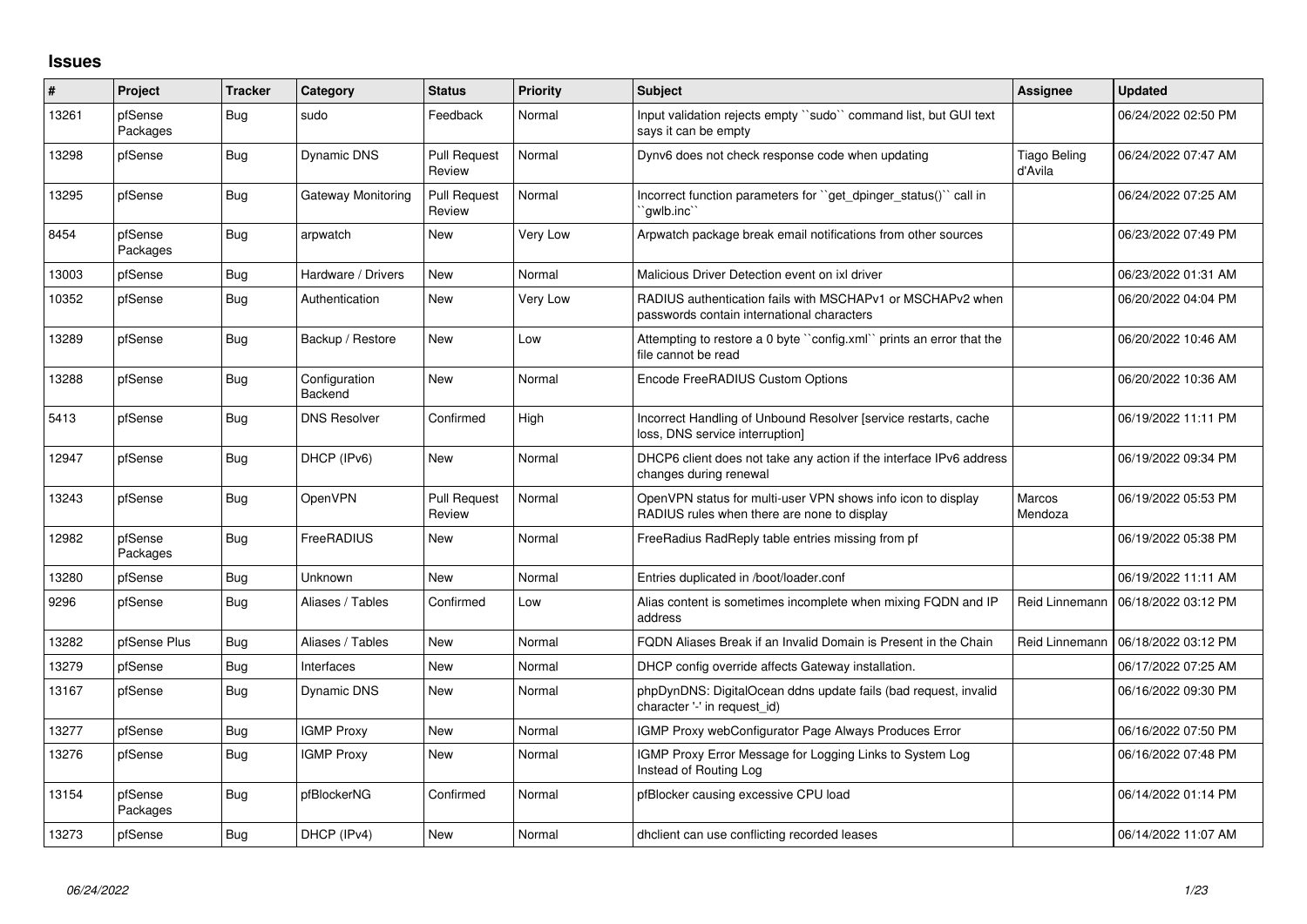| #     | Project             | <b>Tracker</b> | Category                        | <b>Status</b>                 | <b>Priority</b> | <b>Subject</b>                                                                                   | Assignee            | <b>Updated</b>      |
|-------|---------------------|----------------|---------------------------------|-------------------------------|-----------------|--------------------------------------------------------------------------------------------------|---------------------|---------------------|
| 13180 | pfSense<br>Packages | <b>Bug</b>     | pfBlockerNG                     | New                           | High            | High CPU Utilization with pfb_filter <sup>[]</sup> since PfBlockerNG update to<br>devel 3.1.0 4  |                     | 06/14/2022 08:00 AM |
| 13272 | pfSense             | <b>Bug</b>     | <b>Captive Portal</b>           | <b>Pull Request</b><br>Review | Very Low        | Voucher CSV output has leading space before voucher code                                         | Jim Pingle          | 06/13/2022 10:27 AM |
| 13267 | pfSense             | <b>Bug</b>     | <b>OpenVPN</b>                  | New                           | Normal          | dpinger continues to run on OpenVPN gateway after OpenVPN<br>service is stopped.                 |                     | 06/12/2022 02:49 PM |
| 13258 | pfSense             | Bug            | Console Menu                    | <b>Pull Request</b><br>Review | Low             | secret menu option 100                                                                           | Jim Pingle          | 06/12/2022 01:44 PM |
| 12920 | pfSense             | Bug            | Gateway Monitoring              | <b>Pull Request</b><br>Review | Normal          | Gateway behavior differs when the gateway does not exist in<br>config.xml                        | <b>Viktor Gurov</b> | 06/12/2022 01:27 PM |
| 13074 | pfSense Plus        | Bug            | Cryptographic<br>Modules        | <b>New</b>                    | Normal          | AES-GCM with SafeXcel on Netgate 2100 causes MBUF overload                                       |                     | 06/12/2022 11:14 AM |
| 13252 | pfSense             | <b>Bug</b>     | Upgrade                         | New                           | Normal          | reduce frequency of php-fpm socket connection attempts from<br>check reload status               |                     | 06/12/2022 11:11 AM |
| 13206 | pfSense Plus        | <b>Bug</b>     | Hardware / Drivers              | <b>New</b>                    | Normal          | SG-3100 LED GPIO hangs                                                                           |                     | 06/11/2022 07:01 PM |
| 13263 | pfSense             | Bug            | DHCP (IPv4)                     | New                           | Low             | Deleting a static DHCP entry when the related IP is not in the arp<br>table spams the log        |                     | 06/10/2022 11:18 AM |
| 13088 | pfSense             | <b>Bug</b>     | <b>OpenVPN</b>                  | <b>New</b>                    | Normal          | OpenVPN Client Overrides: properly hide/show form fields                                         | Jim Pingle          | 06/08/2022 09:15 AM |
| 13254 | pfSense             | <b>Bug</b>     | <b>DNS Resolver</b>             | <b>New</b>                    | Normal          | DNS resolver does not update "unbound.conf" file during link<br>down events                      |                     | 06/08/2022 07:55 AM |
| 10436 | pfSense<br>Packages | <b>Bug</b>     | softflowd                       | New                           | Normal          | softflowd no longer sends flow data after upgrade (v0.9.9_1 -><br>v1.0.0)                        |                     | 06/07/2022 12:25 AM |
| 13253 | pfSense             | <b>Bug</b>     | DHCP (IPv6)                     | <b>New</b>                    | Normal          | 'dhcp6c'' is not restarted when applying settings when multiple<br>WANs are configured for DHCP6 |                     | 06/06/2022 02:58 PM |
| 12878 | pfSense             | <b>Bug</b>     | <b>Traffic Shaper</b><br>(ALTQ) | Incomplete                    | Normal          | Traffic shaping by interface, route queue bandwidth inbound, out by<br>a large factor.           |                     | 06/06/2022 07:03 AM |
| 13249 | pfSense             | <b>Bug</b>     | Console Menu                    | <b>New</b>                    | Normal          | Running playback comands multiple times results in PHP error                                     |                     | 06/06/2022 07:02 AM |
| 13247 | pfSense<br>Packages | <b>Bug</b>     | open-vm-tools                   | New                           | Low             | Open-VM-Tools service actions do not work                                                        |                     | 06/05/2022 07:09 PM |
| 12974 | pfSense Plus        | <b>Bug</b>     | Installer                       | <b>New</b>                    | Normal          | Typing anything into 1100/2100 recovery installer causes process<br>to stop                      |                     | 06/05/2022 04:10 PM |
| 13076 | pfSense             | <b>Bug</b>     | Gateway Monitoring              | New                           | Normal          | Marking a gateway as down does not affect IPsec entries using<br>gateway groups                  |                     | 06/03/2022 10:32 AM |
| 12612 | pfSense             | <b>Bug</b>     | <b>DNS Resolver</b>             | New                           | Normal          | DNS Resolver is restarted during every "rc.newwanip" event                                       |                     | 06/03/2022 07:13 AM |
| 13240 | pfSense             | <b>Bug</b>     | Rules / NAT                     | New                           | Normal          | Dynamic NPt entry UI has a couple quirks                                                         |                     | 06/02/2022 09:32 PM |
| 12095 | pfSense             | <b>Bug</b>     | Authentication                  | New                           | Normal          | Memory leak in pcscd                                                                             |                     | 06/01/2022 01:01 PM |
| 13237 | pfSense             | <b>Bug</b>     | DHCP (IPv6)                     | New                           | Normal          | dhcp6c script cannot be executed safely                                                          |                     | 06/01/2022 11:20 AM |
| 12811 | pfSense             | <b>Bug</b>     | Gateway Monitoring              | New                           | Normal          | Services are not restarted when PPP interfaces connect                                           | Jim Pingle          | 05/31/2022 05:34 PM |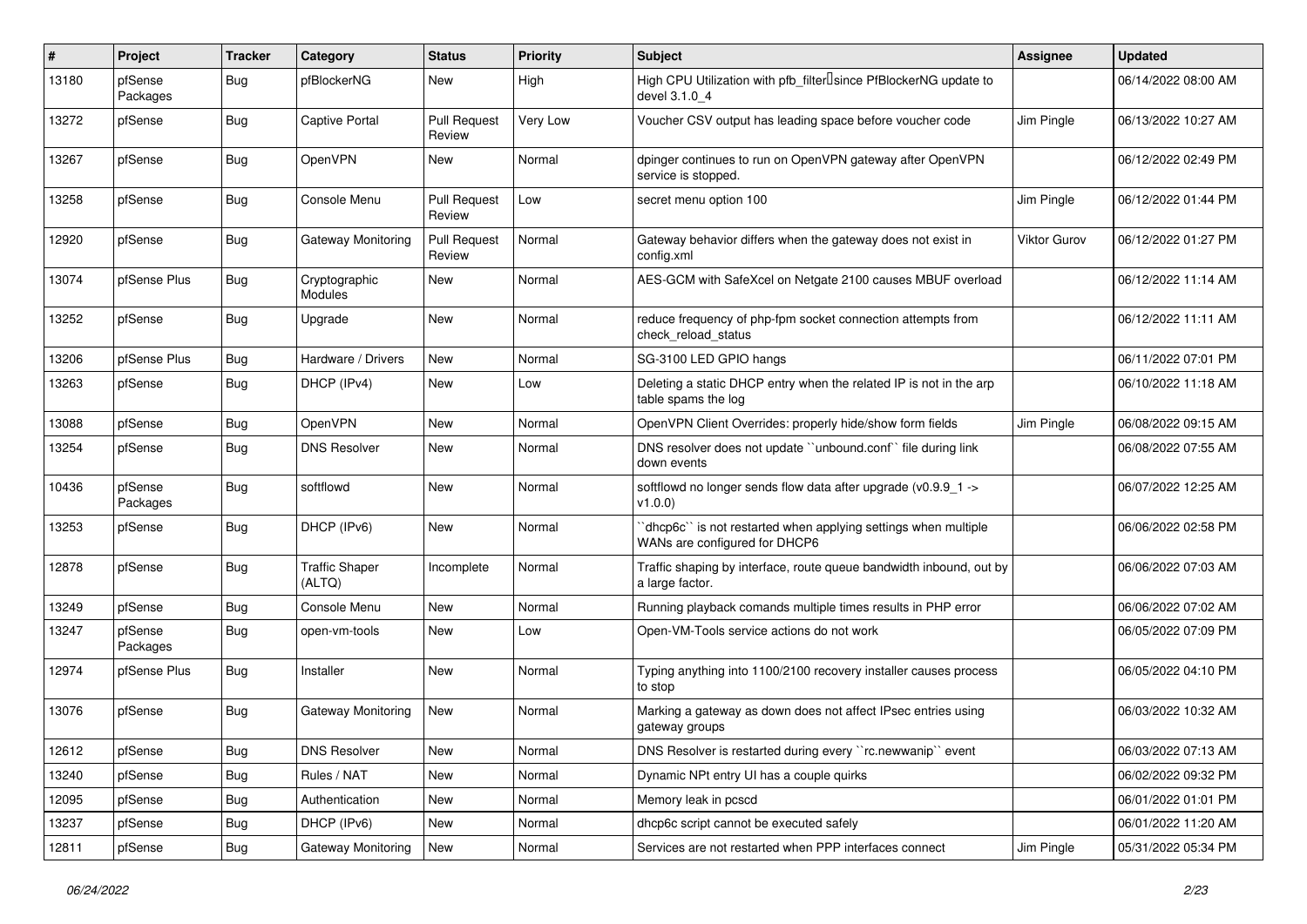| $\overline{\boldsymbol{H}}$ | Project             | <b>Tracker</b> | Category              | <b>Status</b>                 | <b>Priority</b> | <b>Subject</b>                                                                                               | Assignee             | <b>Updated</b>      |
|-----------------------------|---------------------|----------------|-----------------------|-------------------------------|-----------------|--------------------------------------------------------------------------------------------------------------|----------------------|---------------------|
| 13215                       | pfSense             | <b>Bug</b>     | Captive Portal        | Assigned                      | Normal          | Allowed MAC/IP/Hostname traffic counts for authorized users                                                  | Reid Linnemann       | 05/31/2022 05:31 PM |
| 13233                       | pfSense Plus        | Bug            | OpenVPN               | Feedback                      | Normal          | OpenVPN DCO connection fails with Auth Digest Algorithm set to<br><b>SHA512</b>                              |                      | 05/31/2022 03:39 PM |
| 13093                       | pfSense             | Bug            | Authentication        | In Progress                   | Normal          | LDAP authentication fails with extended query and RFC2307 group<br>lookups enabled                           | Chris Linstruth      | 05/31/2022 07:20 AM |
| 13226                       | pfSense             | <b>Bug</b>     | <b>Captive Portal</b> | Confirmed                     | Normal          | Captive Portal doesn't disconnect established OpenVPN link                                                   | Reid Linnemann       | 05/30/2022 10:38 AM |
| 12877                       | pfSense             | Bug            | Dynamic DNS           | Feedback                      | Normal          | Cloudflare DynDNS fails to update more than two addresses                                                    |                      | 05/29/2022 06:56 PM |
| 12875                       | pfSense             | Bug            | Package System        | New                           | Normal          | Import zabbix-agent6 and zabbix-proxy6 from FreeBSD Ports                                                    |                      | 05/28/2022 06:50 PM |
| 13228                       | pfSense             | <b>Bug</b>     | Interfaces            | New                           | Normal          | Recovering interface gateway may not be added back into gateway<br>groups and rules when expected            | Jim Pingle           | 05/28/2022 01:14 PM |
| 13225                       | pfSense             | <b>Bug</b>     | Interfaces            | <b>New</b>                    | Normal          | Bridges with QinQ interfaces not properly set up at boot                                                     | <b>Viktor Gurov</b>  | 05/27/2022 08:19 AM |
| 13218                       | pfSense             | Bug            | Interfaces            | <b>Pull Request</b><br>Review | Normal          | GIF-based interface MTU is assigned to parent interface on boot<br>when parent interface is a LAGG           | <b>Viktor Gurov</b>  | 05/27/2022 05:25 AM |
| 13224                       | pfSense             | Bug            | <b>Notifications</b>  | New                           | Normal          | Email notification flood when UPS (NUT) and WAN send<br>notifications                                        |                      | 05/27/2022 01:58 AM |
| 13222                       | pfSense             | <b>Bug</b>     | UPnP/NAT-PMP          | New                           | Normal          | CARP IP does not listen for NAT-PMP packets                                                                  |                      | 05/26/2022 02:28 PM |
| 13217                       | pfSense             | Bug            | DHCP (IPv4)           | New                           | Normal          | dholient using default pid file location which does not exist                                                | <b>Viktor Gurov</b>  | 05/26/2022 08:09 AM |
| 13214                       | pfSense<br>Packages | Bug            | node exporter         | <b>Pull Request</b><br>Review | Normal-package  | AttributeError: 'NoneType' object has no attribute 'text'                                                    | lan Grindley         | 05/25/2022 08:20 AM |
| 13209                       | pfSense<br>Packages | Bug            | pfBlockerNG           | New                           | Low             | Parsing Filter log by pfBlockerNG creates IP Block log with<br>Source/Destination mixed up or wrong Direcion | <b>Viktor Gurov</b>  | 05/25/2022 03:50 AM |
| 13014                       | pfSense             | Bug            | <b>IPsec</b>          | New                           | Normal          | Charon.vici can get in a bad state                                                                           | Mateusz Guzik        | 05/24/2022 05:05 PM |
| 12796                       | pfSense             | Bug            | Upgrade               | Confirmed                     | Normal          | 2.5.2 -> 2.6.0 upgrade segfaults if certain packages are installed.                                          |                      | 05/24/2022 07:43 AM |
| 13202                       | pfSense<br>Packages | <b>Bug</b>     | pfBlockerNG           | New                           | Normal          | Missing Protocols on IP Feed Groups Advanced Inbound/Outbound<br><b>Firewall Rule settings</b>               |                      | 05/23/2022 08:58 AM |
| 13194                       | pfSense<br>Packages | <b>Bug</b>     | pfBlockerNG           | New                           | Normal          | Remove dead Malc0de feed                                                                                     |                      | 05/23/2022 05:16 AM |
| 11539                       | pfSense             | Bug            | <b>IPsec</b>          | Feedback                      | Normal          | Mobile IPsec "split include" value of 0.0.0.0/0 causes some clients<br>to fail                               | Jim Pingle           | 05/23/2022 12:33 AM |
| 4451                        | pfSense             | Bug            | DHCP (IPv4)           | New                           | Low             | Status DHCP Leases shows double entries for static entries<br>without IP address                             | <b>Phillip Davis</b> | 05/21/2022 04:55 PM |
| 13102                       | pfSense             | Bug            | <b>IPsec</b>          | New                           | Normal          | Deleting an IPSec tunnel doesn't destroy the SA (SADs/SPDs).<br>causes crash in status ipsec.php             | <b>Viktor Gurov</b>  | 05/20/2022 01:07 PM |
| 11626                       | pfSense Plus        | Bug            | Authentication        | New                           | Normal          | Google LDAP connection failed due to lack of SNI for TLS 1.3                                                 | Luiz Souza           | 05/19/2022 08:09 AM |
| 12737                       | pfSense             | <b>Bug</b>     | Certificates          | New                           | Normal          | CApath is not defined by default in curl                                                                     |                      | 05/17/2022 02:30 PM |
| 12632                       | pfSense             | <b>Bug</b>     | Gateways              | New                           | High            | Assigning a /30 WAN IP address at the console does not save the<br>gateway correctly                         |                      | 05/17/2022 02:28 PM |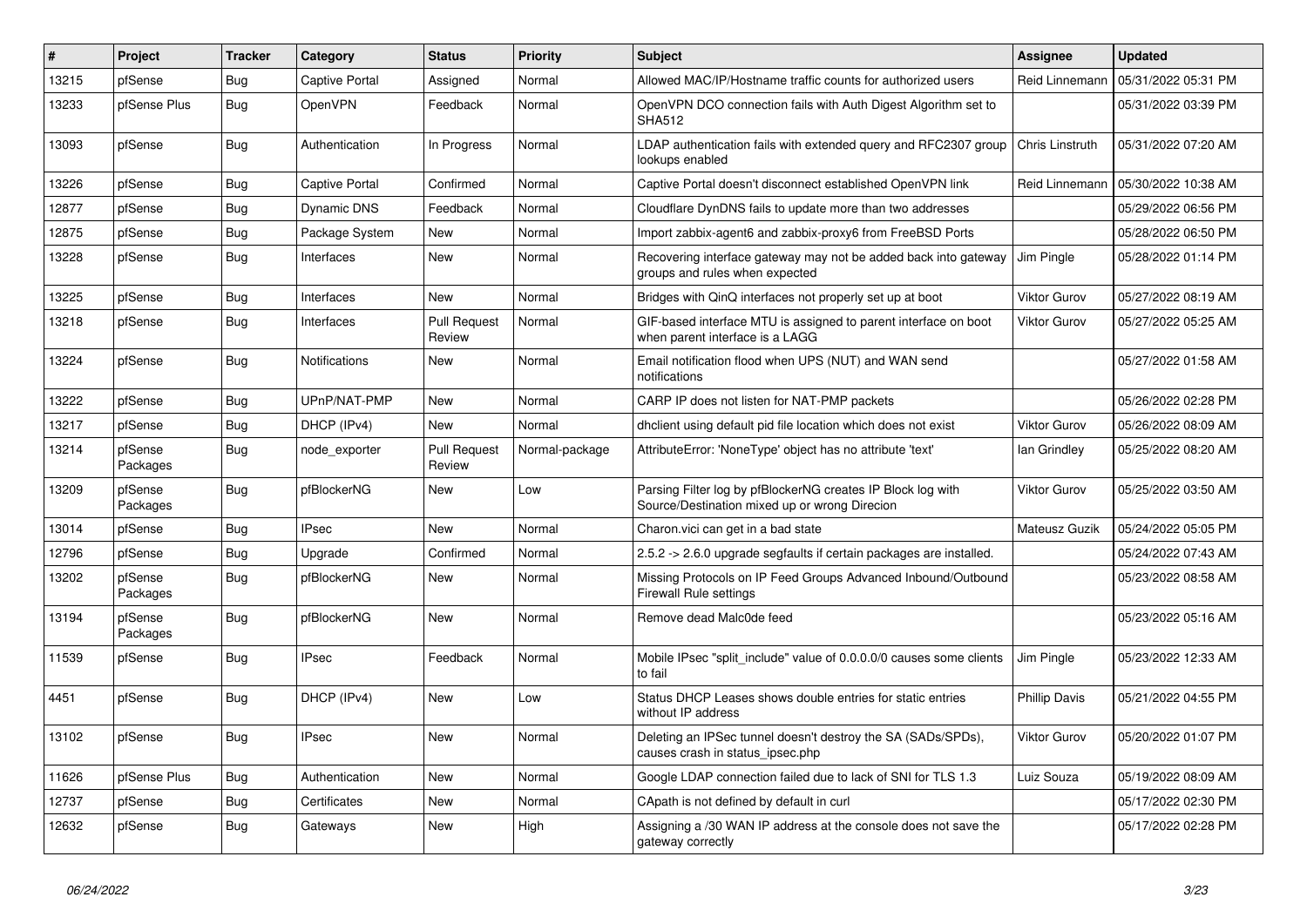| $\sharp$ | Project             | <b>Tracker</b> | Category                            | <b>Status</b>                 | <b>Priority</b> | <b>Subject</b>                                                                                                                      | <b>Assignee</b>       | <b>Updated</b>      |
|----------|---------------------|----------------|-------------------------------------|-------------------------------|-----------------|-------------------------------------------------------------------------------------------------------------------------------------|-----------------------|---------------------|
| 11877    | pfSense             | <b>Bug</b>     | Web Interface                       | <b>Pull Request</b><br>Review | Very Low        | Labels and description dissapear in firewall schedule edit.php                                                                      | <b>Viktor Gurov</b>   | 05/17/2022 02:22 PM |
| 12225    | pfSense             | Bug            | Authentication                      | <b>Pull Request</b><br>Review | Normal          | Group membership field is not needed for remote groups                                                                              | <b>Viktor Gurov</b>   | 05/17/2022 02:21 PM |
| 12385    | pfSense             | Bug            | Virtual IP Addresses                | <b>Pull Request</b><br>Review | Normal          | deleteVIP() does not check 1:1 NAT and Outbound NAT rules                                                                           | <b>Viktor Gurov</b>   | 05/17/2022 02:21 PM |
| 12464    | pfSense             | Bug            | Logging                             | <b>Pull Request</b><br>Review | Normal          | Syslog Auth messages are sent as Emergency Level                                                                                    |                       | 05/17/2022 02:20 PM |
| 12673    | pfSense             | <b>Bug</b>     | Dashboard                           | <b>Pull Request</b><br>Review | Normal          | Firewall Logs Widget fails to update at intervals below 5 seconds.                                                                  | <b>Viktor Gurov</b>   | 05/17/2022 02:20 PM |
| 12757    | pfSense             | <b>Bug</b>     | Diagnostics                         | <b>Pull Request</b><br>Review | Very Low        | Clean up /etc/inc/filter.inc use of pfctl -F                                                                                        |                       | 05/17/2022 02:18 PM |
| 9123     | pfSense             | <b>Bug</b>     | Interfaces                          | Feedback                      | Very High       | Adding/configuring vlan on ixl-devices causes ag add macvlan err<br>-53, ag error 14                                                | Luiz Souza            | 05/16/2022 07:57 AM |
| 9295     | pfSense             | Bug            | PPPoE Server                        | New                           | Very High       | IPv6 PD does not work with PPPOE (Server & Client)                                                                                  |                       | 05/15/2022 10:53 AM |
| 13115    | pfSense<br>Packages | <b>Bug</b>     | WireGuard                           | Feedback                      | Normal          | WireGuard panic due to KBI changes in ""udp_tun_func_t()""                                                                          | Christian<br>McDonald | 05/15/2022 10:47 AM |
| 13158    | pfSense             | <b>Bug</b>     | Web Interface                       | <b>New</b>                    | Normal          | Input validation error when applying limiter changes                                                                                |                       | 05/14/2022 05:32 PM |
| 9024     | pfSense             | <b>Bug</b>     | <b>Traffic Shaper</b><br>(Limiters) | Feedback                      | Normal          | Ping packet loss under load when using limiters                                                                                     |                       | 05/12/2022 11:55 AM |
| 12960    | pfSense             | Bug            | Installer                           | <b>New</b>                    | Normal          | VGA installer image defaults to serial console, serial console is<br>default in GUI settings                                        |                       | 05/10/2022 03:19 PM |
| 12079    | pfSense             | <b>Bug</b>     | <b>IGMP Proxy</b>                   | <b>New</b>                    | Normal          | IGMPProxy: kernel panic, Sleeping thread owns a non-sleepable<br>lock                                                               | Mateusz Guzik         | 05/10/2022 03:14 PM |
| 11296    | pfSense             | Bug            | Routing                             | New                           | Normal          | Static route targets may still reachable via default route when the<br>gateway they should route through is down                    | <b>Viktor Gurov</b>   | 05/10/2022 03:12 PM |
| 11091    | pfSense             | Bug            | Interfaces                          | New                           | Normal          | Interfaces set as disabled in the configuration have an UP status in<br>the operating system at boot                                | <b>Viktor Gurov</b>   | 05/10/2022 03:12 PM |
| 9887     | pfSense             | <b>Bug</b>     | Rules / NAT                         | New                           | Low             | Rule separator positions change when deleting multiple rules                                                                        |                       | 05/10/2022 03:11 PM |
| 3132     | pfSense             | Bug            | Gateway Monitoring                  | In Progress                   | Normal          | Gateway events for IPv6 affect IPv4 services and vice versa                                                                         | <b>Viktor Gurov</b>   | 05/10/2022 03:10 PM |
| 13144    | pfSense             | <b>Bug</b>     | Rules / NAT                         | New                           | Very Low        | Firewall rule entries can get out of sync when entries are deleted<br>while other administrators are editing entries simultaneously |                       | 05/10/2022 07:26 AM |
| 13141    | pfSense<br>Packages | <b>Bug</b>     | squidguard                          | New                           | Normal          | wrong page squidguard block                                                                                                         |                       | 05/09/2022 05:33 PM |
| 13053    | pfSense<br>Packages | <b>Bug</b>     | <b>ACME</b>                         | New                           | Normal          | LoopiaAPI error handling                                                                                                            |                       | 05/05/2022 10:58 AM |
| 13128    | pfSense<br>Packages | Bug            | Zabbix                              | New                           | Normal          | Zabbix Agent 6: HA Server Setup                                                                                                     |                       | 05/05/2022 01:55 AM |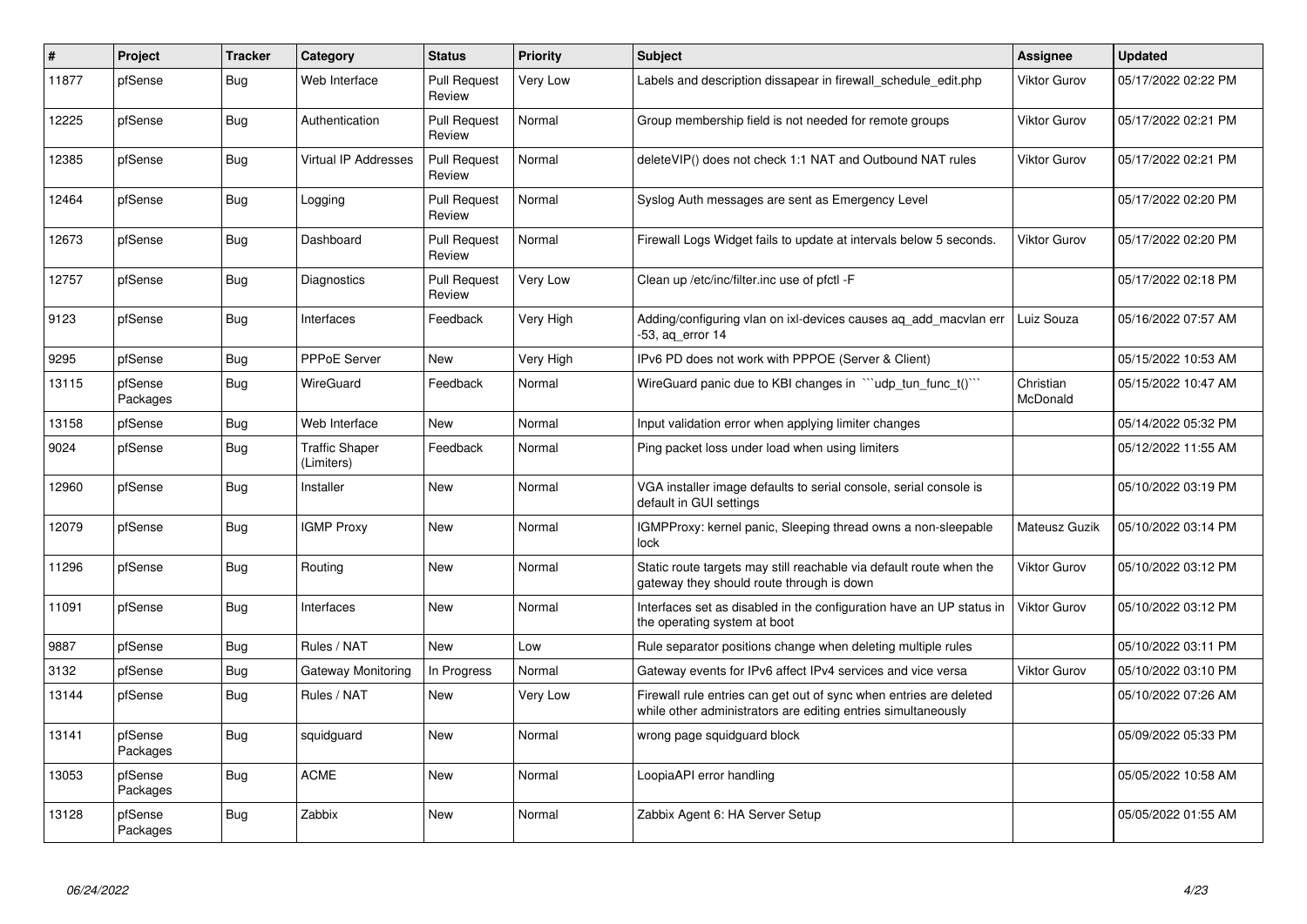| $\sharp$ | Project             | <b>Tracker</b> | Category            | <b>Status</b> | Priority | <b>Subject</b>                                                                                                                          | Assignee            | <b>Updated</b>      |
|----------|---------------------|----------------|---------------------|---------------|----------|-----------------------------------------------------------------------------------------------------------------------------------------|---------------------|---------------------|
| 13114    | pfSense<br>Packages | <b>Bug</b>     | <b>BIND</b>         | Feedback      | Normal   | BIND calls rndc in rc stop when named is not running                                                                                    | <b>Stuart Wyatt</b> | 05/04/2022 12:41 PM |
| 13110    | pfSense             | Bug            | CARP                | New           | Very Low | changing CARP VIP address does not update outbound NAT<br>interface IP                                                                  |                     | 05/03/2022 02:52 PM |
| 12747    | pfSense             | <b>Bug</b>     | Logging             | New           | Normal   | System log is filled by sshguard                                                                                                        |                     | 05/03/2022 03:08 AM |
| 1819     | pfSense             | <b>Bug</b>     | <b>DNS Resolver</b> | New           | Normal   | DNS Resolver Not Registering DHCP Server Specified Domain<br>Name                                                                       | Luiz Souza          | 04/28/2022 01:53 PM |
| 13098    | pfSense<br>Packages | Bug            | haproxy             | Feedback      | Low      | HAProxy Virtual IP broken link under Frontend setup                                                                                     |                     | 04/27/2022 08:35 AM |
| 11693    | pfSense<br>Packages | <b>Bug</b>     | FRR                 | Feedback      | Normal   | IPv6 static routing fails                                                                                                               | <b>Viktor Gurov</b> | 04/26/2022 08:50 AM |
| 12335    | pfSense             | <b>Bug</b>     | <b>IPsec</b>        | New           | Normal   | <b>IPsec DNS inefficiency</b>                                                                                                           | Jim Pingle          | 04/26/2022 07:50 AM |
| 4500     | pfSense             | <b>Bug</b>     | UPnP/NAT-PMP        | Confirmed     | Normal   | Some miniupnp port mappings are not displayed in the Status page                                                                        |                     | 04/25/2022 12:49 PM |
| 13095    | pfSense<br>Packages | <b>Bug</b>     | Snort               | Feedback      | Normal   | Snort VRT change in Shared Object Rules path name results in<br>failure to extract and update Snort Shared Object Rules when<br>enabled | <b>Bill Meeks</b>   | 04/25/2022 12:22 PM |
| 13090    | pfSense             | Bug            | <b>OpenVPN</b>      | New           | Normal   | OpenVPN: do not use legacy deprecated netbios settings                                                                                  | Jim Pingle          | 04/22/2022 11:19 AM |
| 13089    | pfSense             | <b>Bug</b>     | <b>OpenVPN</b>      | New           | Normal   | OpenVPN: fix some netbios options were preserved even if teh<br>Netbios option was unchecked                                            | Jim Pingle          | 04/22/2022 11:06 AM |
| 13087    | pfSense             | <b>Bug</b>     | <b>OpenVPN</b>      | New           | Normal   | OpenVPN Server: hide WINS servers list when netbios option is<br>unchecked while WINS servers is checked                                |                     | 04/22/2022 10:29 AM |
| 10450    | pfSense<br>Packages | Bug            | Squid               | Feedback      | Normal   | Squid reverse proxy switching peers                                                                                                     | <b>Viktor Gurov</b> | 04/22/2022 02:21 AM |
| 10572    | pfSense<br>Packages | <b>Bug</b>     | Squid               | Feedback      | Normal   | STARTTLS option is ignored                                                                                                              | <b>Viktor Gurov</b> | 04/22/2022 02:20 AM |
| 12073    | pfSense<br>Packages | <b>Bug</b>     | <b>NET-SNMP</b>     | Feedback      | Normal   | netsnmptrapd.conf syntax is wrong                                                                                                       |                     | 04/21/2022 12:40 PM |
| 12330    | pfSense<br>Packages | <b>Bug</b>     | pfBlockerNG         | Feedback      | Normal   | pfBlockerNG devel creating invalid NAT rules on boot                                                                                    |                     | 04/21/2022 12:40 PM |
| 12114    | pfSense<br>Packages | <b>Bug</b>     | syslog-ng           | Feedback      | Normal   | syslog-ng only binds to the last specified interface                                                                                    |                     | 04/21/2022 12:40 PM |
| 10445    | pfSense<br>Packages | Bug            | <b>BIND</b>         | Feedback      | Normal   | BIND crashed when added RPZ. rpz is not a master or slave zone.                                                                         |                     | 04/21/2022 12:40 PM |
| 10936    | pfSense<br>Packages | <b>Bug</b>     | haproxy             | Feedback      | Normal   | both haproxy/haproxy-devel non-existent option Ib-agent-chk                                                                             |                     | 04/21/2022 12:40 PM |
| 10692    | pfSense<br>Packages | Bug            | PIMD                | Feedback      | Normal   | PIMD starts twice at boot                                                                                                               |                     | 04/21/2022 12:40 PM |
| 11185    | pfSense<br>Packages | Bug            | ntop                | Feedback      | Normal   | Redis service stopping before NtopNg                                                                                                    |                     | 04/21/2022 12:40 PM |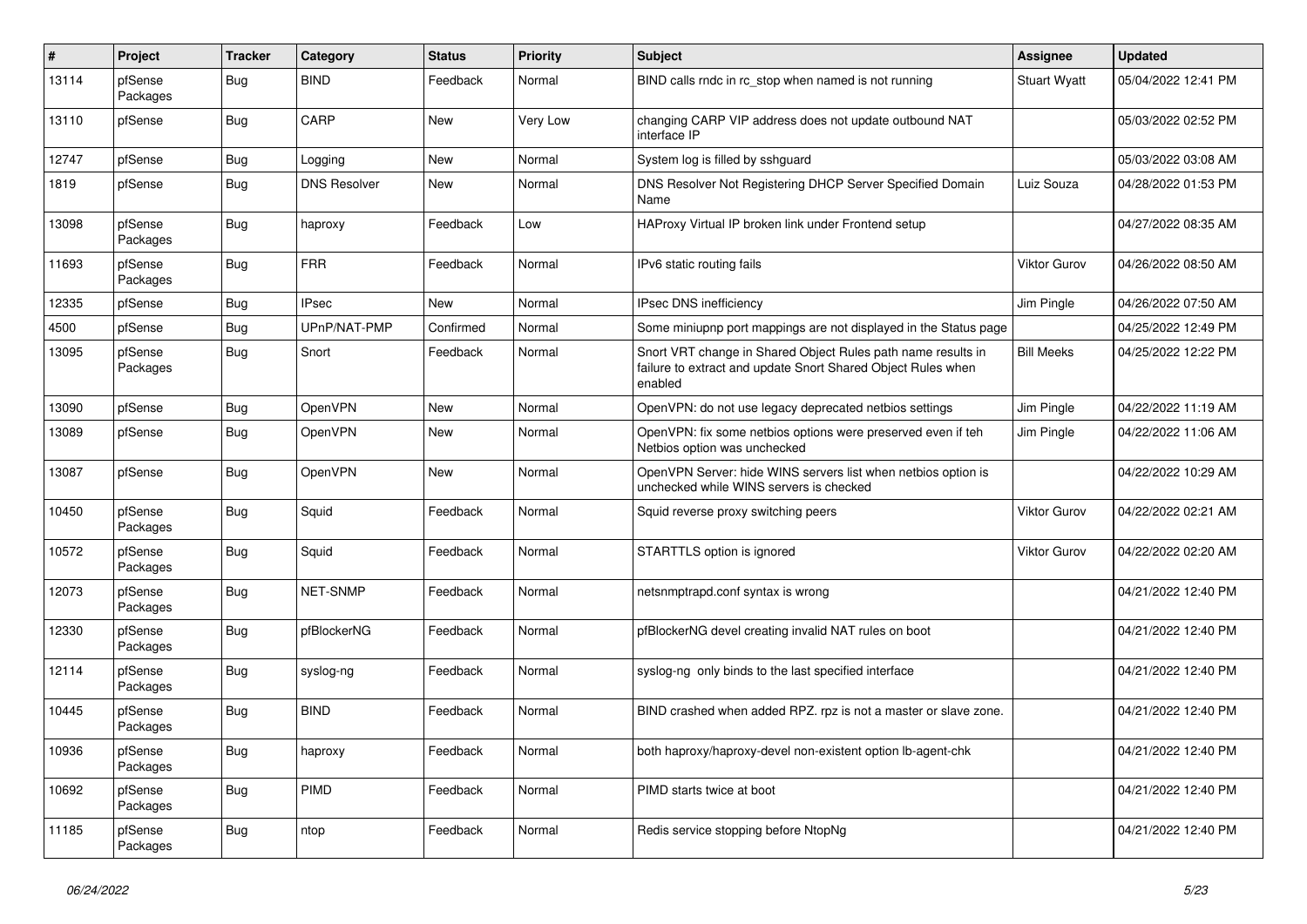| $\pmb{\#}$ | Project             | <b>Tracker</b> | Category                     | <b>Status</b> | <b>Priority</b> | <b>Subject</b>                                                                                              | <b>Assignee</b> | <b>Updated</b>      |
|------------|---------------------|----------------|------------------------------|---------------|-----------------|-------------------------------------------------------------------------------------------------------------|-----------------|---------------------|
| 11434      | pfSense<br>Packages | <b>Bug</b>     | squidguard                   | Feedback      | Normal          | SquidGuard over 1.16.18_11                                                                                  |                 | 04/21/2022 12:40 PM |
| 10393      | pfSense<br>Packages | <b>Bug</b>     | syslog-ng                    | Feedback      | Normal          | Syslog-ng TLS support is broken                                                                             |                 | 04/21/2022 12:40 PM |
| 10330      | pfSense<br>Packages | <b>Bug</b>     | <b>BIND</b>                  | Feedback      | Normal          | BIND zone configuration displays wrong DS resource record with<br>inline DNSSEC signing enabled             |                 | 04/21/2022 12:40 PM |
| 7039       | pfSense<br>Packages | <b>Bug</b>     | haproxy                      | Feedback      | Normal          | HAProxy backend configuration does not handle intermediate CAs<br>properly                                  |                 | 04/21/2022 12:40 PM |
| 7797       | pfSense<br>Packages | <b>Bug</b>     | Squid                        | Feedback      | Normal          | Squid Reverse Proxy alternating between destinations                                                        |                 | 04/21/2022 12:40 PM |
| 10530      | pfSense             | Bug            | Upgrade                      | New           | Normal          | Convert config version to be based on product version                                                       |                 | 04/21/2022 12:39 PM |
| 10544      | pfSense             | <b>Bug</b>     | User Manager /<br>Privileges | New           | Normal          | It's not possible to add a user to group operator using the gui                                             |                 | 04/21/2022 12:39 PM |
| 11970      | pfSense<br>Packages | <b>Bug</b>     | Coreboot                     | New           | Normal          | Netgate Firmware Upgrade Doesn't Work on XG-2758                                                            |                 | 04/21/2022 12:39 PM |
| 10690      | pfSense             | <b>Bug</b>     | Installer                    | <b>New</b>    | Low             | Not possible to make UFS install on ZFS formatted drive                                                     |                 | 04/21/2022 12:39 PM |
| 11398      | pfSense<br>Packages | <b>Bug</b>     | pfBlockerNG                  | New           | Normal          | pfBlocker upgrade hangs forever                                                                             |                 | 04/21/2022 12:39 PM |
| 9384       | pfSense             | <b>Bug</b>     | Interfaces                   | Confirmed     | Normal          | devd putting "\$" before variable contents when using single quotes                                         |                 | 04/21/2022 12:39 PM |
| 9136       | pfSense             | <b>Bug</b>     | DHCP (IPv6)                  | New           | High            | IPv6 Tracking Interfaces Lose IPv6 Address in Certain Cases                                                 |                 | 04/21/2022 12:39 PM |
| 10502      | pfSense<br>Packages | <b>Bug</b>     | <b>Ildpd</b>                 | In Progress   | Normal          | LLDP spamming errors on Netgate XG-7100                                                                     |                 | 04/21/2022 12:39 PM |
| 8264       | pfSense<br>Packages | <b>Bug</b>     | FreeRADIUS                   | New           | Normal          | Radiusd restart on WAN change results in freeradius not running<br>(and possible solution)                  |                 | 04/21/2022 12:39 PM |
| 8313       | pfSense             | <b>Bug</b>     | Notifications                | New           | Normal          | STARTTLS auto detection not working                                                                         |                 | 04/21/2022 12:39 PM |
| 10513      | pfSense             | <b>Bug</b>     | Rules / NAT                  | New           | Normal          | State issues with policy routing and HA failover                                                            |                 | 04/21/2022 12:39 PM |
| 5786       | pfSense             | <b>Bug</b>     | Web Interface                | New           | Normal          | Check WebConfigurator port for conflicts                                                                    |                 | 04/21/2022 12:39 PM |
| 6823       | pfSense             | <b>Bug</b>     | Interfaces                   | New           | Normal          | No connectivity after changing link state to UP                                                             |                 | 04/21/2022 12:39 PM |
| 7138       | pfSense             | <b>Bug</b>     | DHCP (IPv6)                  | Assigned      | Normal          | Pfsense wide dhcpv6 client doesn't recognise ifid statement                                                 |                 | 04/21/2022 12:39 PM |
| 6186       | pfSense             | <b>Bug</b>     | Services                     | New           | Normal          | race conditions in service startup                                                                          |                 | 04/21/2022 12:39 PM |
| 4154       | pfSense             | <b>Bug</b>     | User Manager /<br>Privileges | Confirmed     | Normal          | RADIUS authentication not working over IPv6                                                                 |                 | 04/21/2022 12:39 PM |
| 10426      | pfSense<br>Packages | <b>Bug</b>     | Filer                        | Feedback      | Normal          | Filer must validate that File name is uniq                                                                  |                 | 04/20/2022 11:02 AM |
| 13073      | pfSense<br>Packages | Bug            | Squid                        | New           | Normal          | ClamAV - clamd dies with high CPU load and thus the C-ICAP of<br>squid-reverse proxy causes http:500 errors |                 | 04/19/2022 05:38 AM |
| 13068      | pfSense             | <b>Bug</b>     | Aliases / Tables             | <b>New</b>    | Normal          | Error loading rules when URL Table IPs content is empty                                                     |                 | 04/17/2022 09:07 PM |
| 13067      | pfSense             | <b>Bug</b>     | <b>FilterDNS</b>             | New           | Normal          | filterdns resolve interval is twice the intended value                                                      |                 | 04/17/2022 07:45 PM |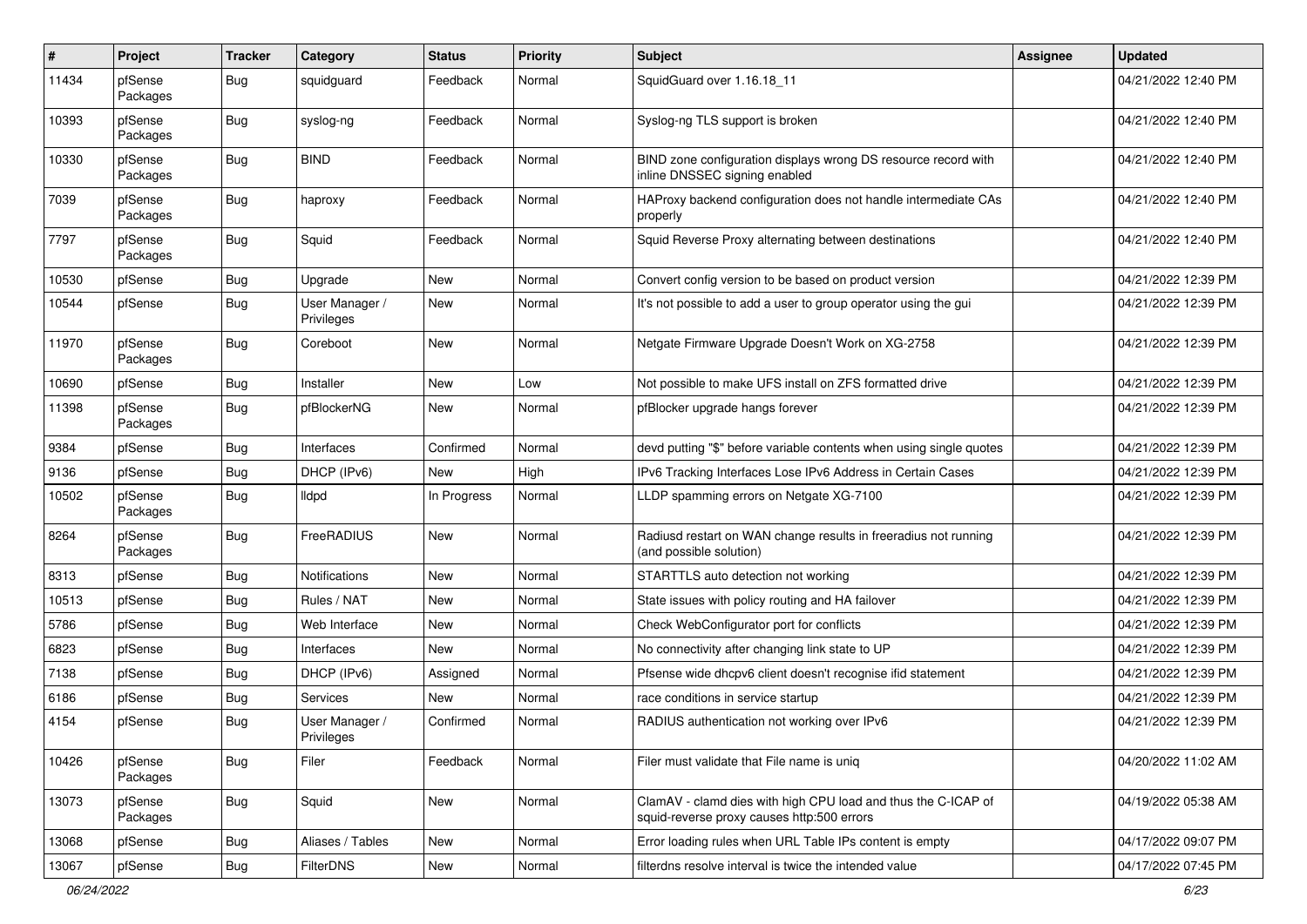| $\sharp$ | Project             | <b>Tracker</b> | Category                        | <b>Status</b>                 | <b>Priority</b> | <b>Subject</b>                                                                                                                      | Assignee              | <b>Updated</b>      |
|----------|---------------------|----------------|---------------------------------|-------------------------------|-----------------|-------------------------------------------------------------------------------------------------------------------------------------|-----------------------|---------------------|
| 12338    | pfSense<br>Packages | <b>Bug</b>     | <b>RRD Summary</b>              | New                           | Normal          | RRD Summary does not report data on 3100                                                                                            |                       | 04/15/2022 02:54 PM |
| 13051    | pfSense             | Bug            | <b>Traffic Shaper</b><br>(ALTQ) | New                           | Normal          | Firewall traffic shaper by interface selection unknow                                                                               |                       | 04/12/2022 07:03 AM |
| 12916    | pfSense<br>Packages | Bug            | pfBlockerNG                     | <b>New</b>                    | Normal          | pfBlockerNG-devel cron job does not trigger xmlrpc sync                                                                             | <b>Viktor Gurov</b>   | 04/11/2022 12:55 PM |
| 13046    | pfSense             | Bug            | Rules / NAT                     | <b>New</b>                    | Normal          | Floating rule applied to IPv6 interface with a SLAAC DHCPv6<br>gateway reports error on boot                                        |                       | 04/11/2022 09:50 AM |
| 13045    | pfSense<br>Packages | <b>Bug</b>     | WireGuard                       | New                           | Normal          | Firewall floating rules ignore WireGuard traffic                                                                                    |                       | 04/11/2022 09:40 AM |
| 13043    | pfSense<br>Packages | Bug            | WireGuard                       | New                           | Normal          | OSPF over Wireguard interface doesn't populate neighbors after<br>reboot                                                            |                       | 04/11/2022 09:22 AM |
| 12924    | pfSense<br>Packages | <b>Bug</b>     | WireGuard                       | New                           | Normal          | DNS Resolver WireGuard ACL Inconsistency                                                                                            | Christian<br>McDonald | 04/10/2022 10:36 AM |
| 12950    | pfSense             | <b>Bug</b>     | Routing                         | New                           | Normal          | OpenVPN as default gateway does not get set at boot time                                                                            |                       | 04/09/2022 05:46 PM |
| 13022    | pfSense<br>Packages | Bug            | haproxy                         | Feedback                      | Normal          | HAProxy - Sub Frontends ignore Client verification CA certificates                                                                  |                       | 04/06/2022 12:55 PM |
| 13034    | pfSense<br>Packages | <b>Bug</b>     | Zabbix                          | Feedback                      | Normal          | Zabbix6 Agent and Proxy fail to set the PSK from the web GUI in<br>its conf files                                                   | <b>Viktor Gurov</b>   | 04/06/2022 11:59 AM |
| 12956    | pfSense<br>Packages | <b>Bug</b>     | Suricata                        | Confirmed                     | Normal          | suricata fails to use pcre in SID management (e.g. dropsid.conf)                                                                    |                       | 04/05/2022 12:52 PM |
| 11343    | pfSense<br>Packages | Bug            | <b>BIND</b>                     | Feedback                      | Low             | Invalid link to pfSense-pkg-bind changelog                                                                                          | <b>Viktor Gurov</b>   | 04/05/2022 08:12 AM |
| 10900    | pfSense<br>Packages | <b>Bug</b>     | Backup                          | Feedback                      | Normal          | /packages/backup/backup.php?a=download&t=backup HTTP<br>504, or Sends PHP Error Message as ASCII/Text file Named<br>pfsense.bak.tgz |                       | 04/05/2022 01:51 AM |
| 12774    | pfSense             | Bug            | Backup / Restore                | New                           | Normal          | Picture widget image is not saved in backup                                                                                         |                       | 04/04/2022 04:48 AM |
| 13018    | pfSense<br>Packages | <b>Bug</b>     | pfBlockerNG                     | New                           | Normal          | TLD and DNSBL Safesearch DOH conflict disables TLD block<br>when conflicting DOH FQDN is deselected or whitelisted                  |                       | 04/01/2022 05:59 PM |
| 13000    | pfSense             | <b>Bug</b>     | <b>IPsec</b>                    | New                           | Low             | IPsec AES-GCM encryption algorithm "Key Length" field should be<br>labeled "ICV Length"                                             |                       | 03/30/2022 07:40 AM |
| 12959    | pfSense             | <b>Bug</b>     | DHCP (IPv4)                     | Feedback                      | Normal          | dhcplease process wrongly update host file if client-hostname is<br>empty                                                           |                       | 03/28/2022 10:26 AM |
| 12922    | pfSense             | <b>Bug</b>     | DHCP (IPv4)                     | New                           | Normal          | Classless static routes received on DHCP WAN can override<br>chosen default gateway                                                 |                       | 03/28/2022 10:08 AM |
| 12706    | pfSense<br>Packages | Bug            | pfBlockerNG                     | Feedback                      | Normal          | pfBlockerNG and unbound does not work after switching /var to<br>RAM disk                                                           | <b>Viktor Gurov</b>   | 03/24/2022 10:47 AM |
| 12979    | pfSense<br>Packages | <b>Bug</b>     | Snort                           | <b>Pull Request</b><br>Review | High            | Snort Rules Update Process Using Deprecated FreeBSD<br><b>Subdirectory Name</b>                                                     | <b>Bill Meeks</b>     | 03/24/2022 09:02 AM |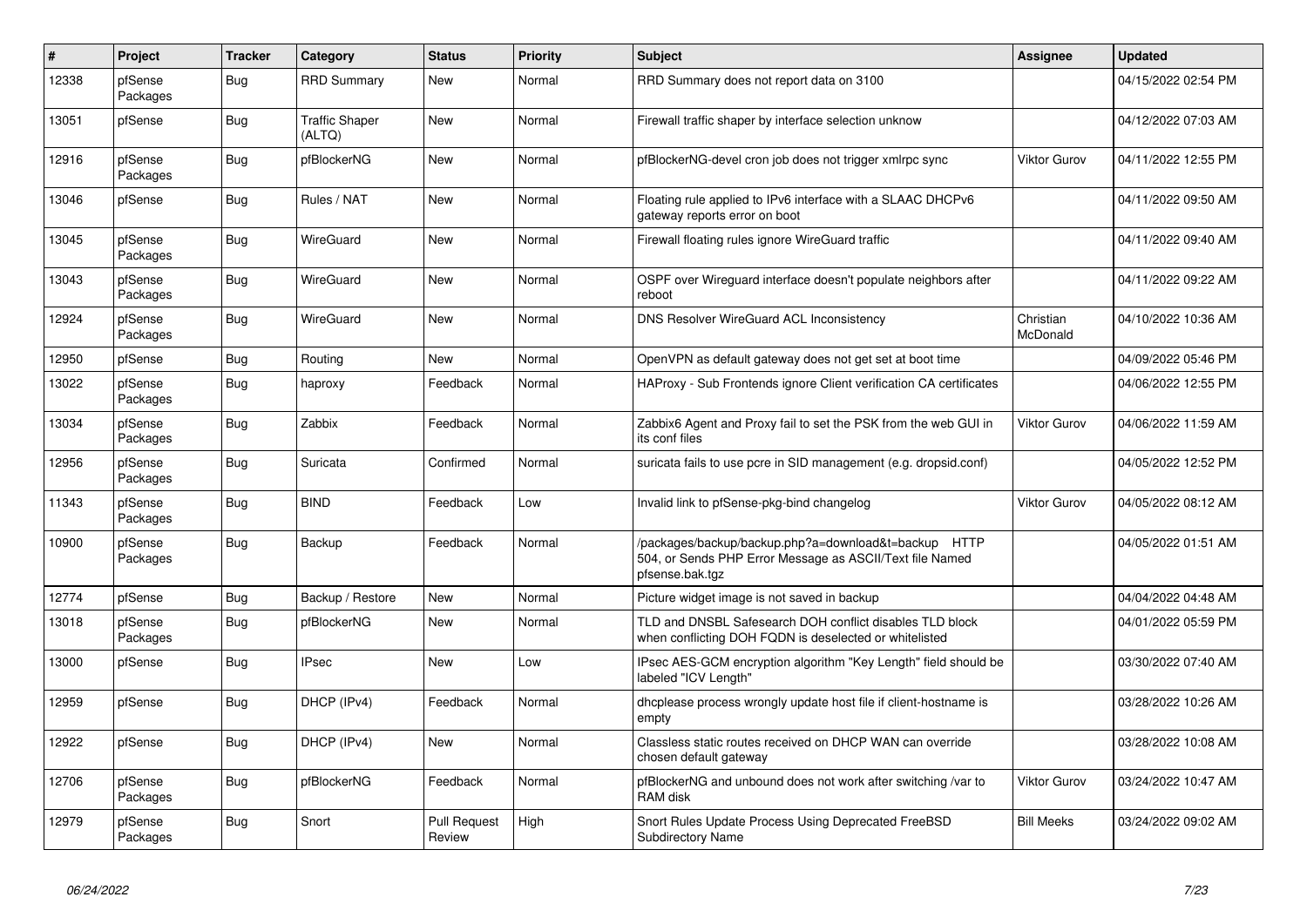| $\pmb{\#}$ | <b>Project</b>      | <b>Tracker</b> | Category                                        | <b>Status</b>                 | <b>Priority</b> | <b>Subject</b>                                                                                                                                                          | Assignee      | <b>Updated</b>      |
|------------|---------------------|----------------|-------------------------------------------------|-------------------------------|-----------------|-------------------------------------------------------------------------------------------------------------------------------------------------------------------------|---------------|---------------------|
| 12927      | pfSense             | Bug            | <b>OpenVPN</b>                                  | New                           | Normal          | OpenVPN with OCSP enabled allows connections with revoked<br>certificates                                                                                               |               | 03/24/2022 08:22 AM |
| 12951      | pfSense<br>Packages | Bug            | FRR                                             | Feedback                      | Normal          | FRR cannot remove IPv6 routes                                                                                                                                           |               | 03/22/2022 09:24 PM |
| 12942      | pfSense             | Bug            | Gateways                                        | New                           | Normal          | Code to kill states for old gateway when reconnecting an interface<br>is incorrect                                                                                      | Jim Pingle    | 03/22/2022 01:25 PM |
| 12965      | pfSense<br>Packages | <b>Bug</b>     | <b>FRR</b>                                      | <b>Pull Request</b><br>Review | Normal          | FRR BFD peer configuration is handled incorrectly in some cases                                                                                                         | Viktor Gurov  | 03/22/2022 08:04 AM |
| 12829      | pfSense             | <b>Bug</b>     | <b>Traffic Shaper</b><br>(Limiters)             | Feedback                      | Normal          | Dummynet kernel module fails to load after upgrade.                                                                                                                     |               | 03/17/2022 09:26 AM |
| 12938      | pfSense             | <b>Bug</b>     | <b>IPv6 Router</b><br>Advertisements<br>(RADVD) | New                           | Normal          | MaxRtrAdvInterval would allow stale DNS servers to be deleted<br>faster                                                                                                 |               | 03/12/2022 09:37 AM |
| 12623      | pfSense<br>Packages | Bug            | ACME                                            | New                           | Normal          | acme.sh package   DNS-ISPConfig settings                                                                                                                                | Viktor Gurov  | 03/10/2022 03:42 PM |
| 12926      | pfSense             | <b>Bug</b>     | Interfaces                                      | Feedback                      | Normal          | Changing LAGG type on CARP interfaces makes VIPs go to an<br>"init" State                                                                                               |               | 03/10/2022 10:52 AM |
| 12869      | pfSense<br>Packages | <b>Bug</b>     | <b>BIND</b>                                     | Feedback                      | Normal          | Bind DNS Package AAAA filtering Broken on new ZFS Installs                                                                                                              | Viktor Gurov  | 03/09/2022 12:38 PM |
| 12907      | pfSense<br>Packages | <b>Bug</b>     | PIMD                                            | Feedback                      | Normal          | PIMD: Nonexistent interfaces should be hidden/disabled in<br>pimd.conf before bringing up the service                                                                   |               | 03/07/2022 03:51 PM |
| 12670      | pfSense<br>Packages | Bug            | ACME                                            | New                           | Normal          | ACME package writes credentials to system log                                                                                                                           | Viktor Gurov  | 03/07/2022 10:58 AM |
| 12905      | pfSense             | Bug            | Web Interface                                   | New                           | Normal          | Add VLAN Re-assignment to Import Interface Mismatch Wizard                                                                                                              |               | 03/07/2022 08:05 AM |
| 11530      | pfSense<br>Packages | <b>Bug</b>     | ntop                                            | Feedback                      | Low             | ntopng 4.2 needs to be updated to 4.3, Bug when accessing a host<br>for details                                                                                         |               | 03/05/2022 08:35 PM |
| 12899      | pfSense<br>Packages | Bug            | Suricata                                        | New                           | Normal          | Suricata doesn't honor Pass List                                                                                                                                        |               | 03/04/2022 01:22 PM |
| 12894      | pfSense Plus        | Bug            | Certificates                                    | New                           | Low             | duplicating freshly created certificates through refreshing                                                                                                             |               | 03/03/2022 02:35 PM |
| 12888      | pfSense             | <b>Bug</b>     | Rules / NAT                                     | New                           | Normal          | pfSense sends un-NATed packets during OpenVPN startup                                                                                                                   |               | 03/01/2022 03:13 PM |
| 12742      | pfSense<br>Packages | Bug            | FreeRADIUS                                      | Feedback                      | Normal          | freeRADIUS virtual-server-default: modules dailycounter,<br>monthlycounter, noresetcounter, expire on login in authorize<br>section prevent virtual server from loading |               | 03/01/2022 12:45 PM |
| 11778      | pfSense             | <b>Bug</b>     | <b>OpenVPN</b>                                  | <b>New</b>                    | Normal          | OpenVPN uses 100% CPU after experiencing packet loss                                                                                                                    |               | 02/28/2022 07:38 AM |
| 12857      | pfSense             | <b>Bug</b>     | Gateways                                        | New                           | Normal          | Firewall gateway goes away when making changes to Bridge0<br>device                                                                                                     |               | 02/27/2022 11:20 AM |
| 12259      | pfSense             | <b>Bug</b>     | Operating System                                | New                           | Normal          | Intel em NICs Suffering Performance Degradation on FreeBSD12                                                                                                            |               | 02/25/2022 09:28 PM |
| 12849      | pfSense             | <b>Bug</b>     | <b>Operating System</b>                         | New                           | Normal          | pfsync kernel crash on reboot                                                                                                                                           | Mateusz Guzik | 02/22/2022 02:02 PM |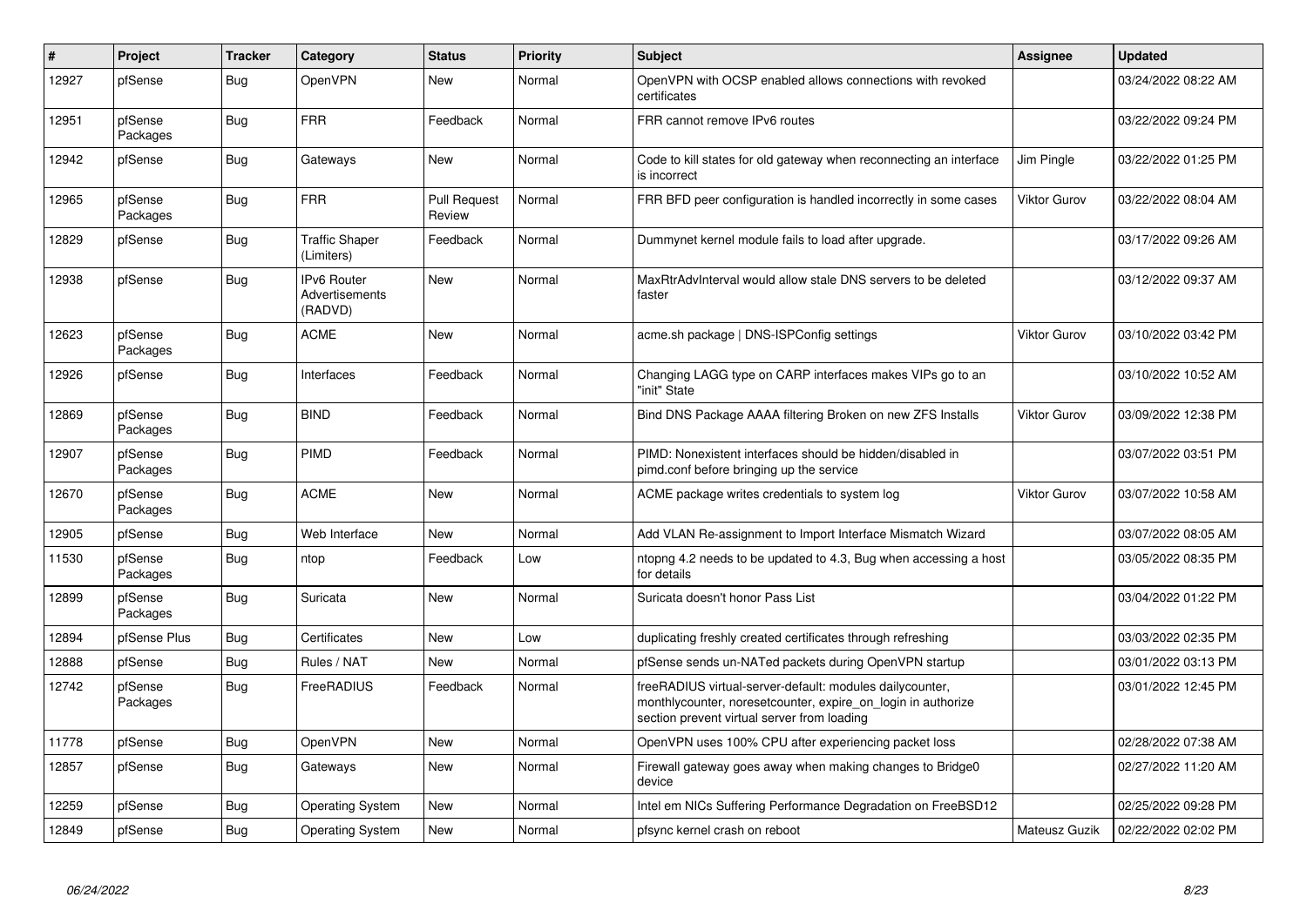| #     | Project             | <b>Tracker</b> | Category                 | <b>Status</b> | Priority | <b>Subject</b>                                                                                                                                         | Assignee            | <b>Updated</b>      |
|-------|---------------------|----------------|--------------------------|---------------|----------|--------------------------------------------------------------------------------------------------------------------------------------------------------|---------------------|---------------------|
| 12853 | pfSense             | <b>Bug</b>     | <b>NAT Reflection</b>    | Feedback      | High     | Network Address Translation - Pure NAT pfsense freeze after<br>reboot                                                                                  |                     | 02/22/2022 08:40 AM |
| 12850 | pfSense             | <b>Bug</b>     | Routing                  | New           | Low      | Console error during boot: "route: route has not been found"                                                                                           |                     | 02/22/2022 08:27 AM |
| 12845 | pfSense<br>Packages | <b>Bug</b>     | softflowd                | New           | Normal   | softflowd wrong vlan tag                                                                                                                               |                     | 02/21/2022 10:40 AM |
| 12828 | pfSense             | Bug            | Wireless                 | New           | Normal   | pfSense keeps crashing (Fatal trap 12: page fault while in kernel<br>mode)                                                                             |                     | 02/21/2022 07:55 AM |
| 12708 | pfSense             | <b>Bug</b>     | Aliases / Tables         | New           | Normal   | alias with non resolving DNS entry breaks underlying pf table                                                                                          |                     | 02/20/2022 06:13 PM |
| 12822 | pfSense<br>Packages | <b>Bug</b>     | pfBlockerNG              | New           | Normal   | IPv4 Source ASN format not working                                                                                                                     |                     | 02/18/2022 10:47 AM |
| 12823 | pfSense             | <b>Bug</b>     | DHCP (IPv6)              | New           | Normal   | Multiple DHCP6 WAN connections PPPoE interface 'defached'<br>status                                                                                    |                     | 02/18/2022 05:39 AM |
| 8882  | pfSense             | <b>Bug</b>     | Interfaces               | Incomplete    | Normal   | Interface assignments lost on reboot                                                                                                                   |                     | 02/17/2022 02:24 PM |
| 12475 | pfSense<br>Packages | <b>Bug</b>     | OpenVPN Client<br>Export | Feedback      | Normal   | OpenVPN Client Export does not show certificate without private<br>key                                                                                 | Jim Pingle          | 02/17/2022 08:24 AM |
| 12797 | pfSense             | <b>Bug</b>     | UPnP/NAT-PMP             | <b>New</b>    | Normal   | UPnP+STUN forms invalid outbound NAT rules using the external<br>address discovered from STUN                                                          |                     | 02/15/2022 01:01 PM |
| 12683 | pfSense<br>Packages | <b>Bug</b>     | Snort                    | Feedback      | Normal   | snort_get_vpns_list() does not include OpenVPN CSO                                                                                                     | <b>Viktor Gurov</b> | 02/15/2022 10:47 AM |
| 11836 | pfSense<br>Packages | <b>Bug</b>     | <b>FRR</b>               | Assigned      | Normal   | FRR ACCEPTFILTER unstable                                                                                                                              | Viktor Gurov        | 02/14/2022 07:20 AM |
| 12543 | pfSense             | <b>Bug</b>     | Web Interface            | Feedback      | Normal   | Deleteing a Outbound NAT rule gave me an empty rule and<br>displayed php error in UI.                                                                  |                     | 02/14/2022 04:36 AM |
| 11036 | pfSense<br>Packages | <b>Bug</b>     | haproxy                  | <b>New</b>    | Normal   | <b>HAproxy ACL</b>                                                                                                                                     |                     | 02/11/2022 11:27 AM |
| 8179  | pfSense             | <b>Bug</b>     | DHCP (IPv4)              | Feedback      | Normal   | Incorrect reverse DNS zone in DHCP server config for<br>non-octet-aligned subnet mask                                                                  | Renato Botelho      | 02/09/2022 11:17 PM |
| 12759 | pfSense Plus        | Bug            | Package System           | New           | Very Low | Proprietary packages link to non-existant or non-public github<br>pages                                                                                |                     | 02/09/2022 10:43 AM |
| 8100  | pfSense             | <b>Bug</b>     | CARP                     | New           | Normal   | pfsync Initially Deletes States on Primary for Connections<br>Established through Secondary                                                            | Luiz Souza          | 02/08/2022 12:59 PM |
| 6799  | pfSense             | <b>Bug</b>     | Rules / NAT              | New           | Normal   | Using NOT (!) with interface subnet macros results unexpected<br>traffic passing when multiple subnets are included in the macro (i.e.<br>VIP subnets) |                     | 02/07/2022 02:18 PM |
| 12767 | pfSense<br>Packages | Bug            | Avahi                    | <b>New</b>    | Normal   | Package radavahi-daemon does does not exist in current<br>pfSense version and it has been removed" message on pfSense<br>2.7 restore                   |                     | 02/07/2022 11:28 AM |
| 12762 | pfSense             | <b>Bug</b>     | <b>IPsec</b>             | <b>New</b>    | Normal   | IPsec keep alive check ignores Child SA Start Action                                                                                                   | Viktor Gurov        | 02/07/2022 11:21 AM |
| 12764 | pfSense             | <b>Bug</b>     | Gateways                 | New           | Normal   | VTI gateway status is pending after assigning the VTI interface                                                                                        |                     | 02/07/2022 05:41 AM |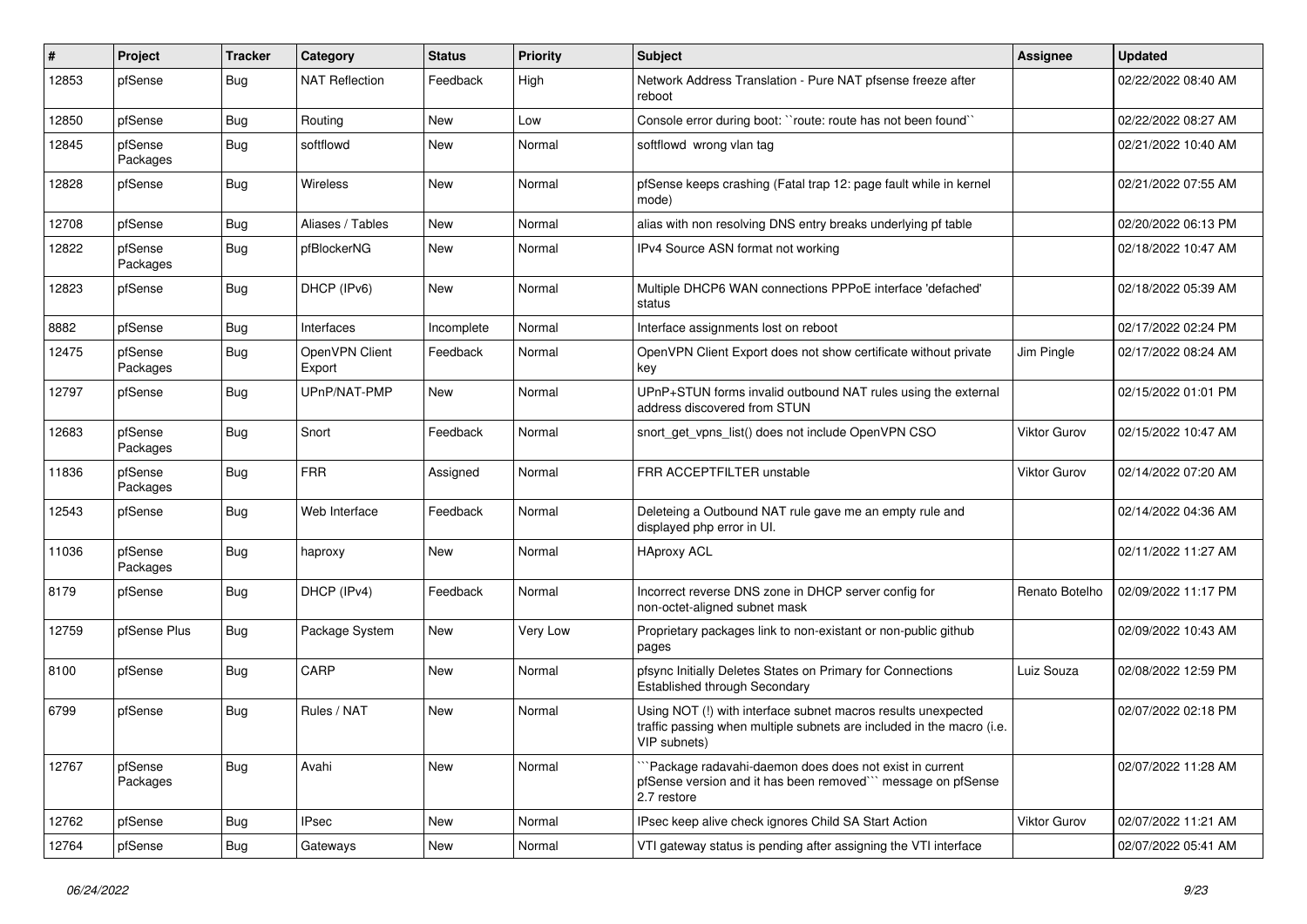| #     | Project             | <b>Tracker</b> | Category                        | <b>Status</b>                 | <b>Priority</b> | <b>Subject</b>                                                                      | <b>Assignee</b>       | <b>Updated</b>      |
|-------|---------------------|----------------|---------------------------------|-------------------------------|-----------------|-------------------------------------------------------------------------------------|-----------------------|---------------------|
| 12760 | pfSense<br>Packages | <b>Bug</b>     | WireGuard                       | New                           | Normal          | Link-local addresses disallowed on Wireguard interfaces                             | Christian<br>McDonald | 02/07/2022 03:50 AM |
| 12751 | pfSense<br>Packages | Bug            | <b>FRR</b>                      | <b>New</b>                    | Normal          | Improve FRR route restoration after gateway events                                  |                       | 02/06/2022 11:07 PM |
| 12258 | pfSense<br>Packages | Bug            | WireGuard                       | Feedback                      | Normal          | Copy key buttons only work in HTTPS mode                                            |                       | 02/03/2022 04:57 AM |
| 12734 | pfSense             | Bug            | Web Interface                   | Incomplete                    | Low             | Long hostname breaks DHCP leases layout                                             |                       | 01/31/2022 01:03 PM |
| 12740 | pfSense             | <b>Bug</b>     | FreeBSD                         | Incomplete                    | Normal          | panic: esp_input_cb: Unexpected address family                                      |                       | 01/27/2022 01:19 PM |
| 12732 | pfSense<br>Packages | <b>Bug</b>     | squidguard                      | New                           | High            | Squid https filtering squidguard acl target list - erratic behaviour                |                       | 01/26/2022 09:11 AM |
| 12730 | pfSense             | <b>Bug</b>     | Captive Portal                  | New                           | Normal          | RADIUS accounting does not work if WAN is down                                      |                       | 01/26/2022 05:13 AM |
| 12726 | pfSense             | <b>Bug</b>     | Authentication                  | New                           | Normal          | LDAP select container button auto populate                                          |                       | 01/25/2022 01:48 PM |
| 12705 | pfSense             | <b>Bug</b>     | <b>IPsec</b>                    | Incomplete                    | Normal          | ECDSA certificate does not work for IPSec VPN phase 1                               |                       | 01/24/2022 03:22 PM |
| 12720 | pfSense             | Bug            | Rules / NAT                     | <b>Pull Request</b><br>Review | Normal          | Hide the "tag" field on non-floating tabs                                           | <b>Viktor Gurov</b>   | 01/24/2022 03:11 PM |
| 12715 | pfSense             | <b>Bug</b>     | Authentication                  | <b>New</b>                    | Normal          | Long system startup time when LDAP is configured and<br>unavailable during startup. | Christian<br>McDonald | 01/24/2022 05:50 AM |
| 7329  | pfSense             | <b>Bug</b>     | <b>DNS Forwarder</b>            | <b>New</b>                    | Low             | <b>DHCP Not Updating DNS</b>                                                        |                       | 01/21/2022 09:16 PM |
| 7352  | pfSense             | <b>Bug</b>     | Routing                         | New                           | Normal          | pfSense IPv6 static route is dumped after a WAN flap                                |                       | 01/20/2022 09:35 AM |
| 9500  | pfSense<br>Packages | <b>Bug</b>     | haproxy                         | New                           | Normal          | HAproxy does not delete non-applicable action config                                |                       | 01/18/2022 06:28 AM |
| 2234  | pfSense             | <b>Bug</b>     | Web Interface                   | Confirmed                     | Low             | Status: Traffic Graph - only shows interface's subnet                               |                       | 01/15/2022 08:33 PM |
| 6926  | pfSense             | Bug            | UPnP/NAT-PMP                    | New                           | Normal          | Miniupnp advertising expired IPv6 address                                           |                       | 01/15/2022 08:29 PM |
| 12607 | pfSense Plus        | <b>Bug</b>     | Hardware / Drivers              | New                           | High            | Instability with Snort Inline with AWS Instances                                    |                       | 01/10/2022 09:03 PM |
| 1849  | pfSense             | Bug            | <b>Traffic Shaper</b><br>(ALTQ) | New                           | Normal          | Traffic shaper - By Queue view needs to show/use friendly inerface<br>names         |                       | 01/10/2022 08:10 AM |
| 5253  | pfSense             | Bug            | PPP Interfaces                  | New                           | Normal          | 3gstats.php 100% CPU                                                                |                       | 01/08/2022 05:02 PM |
| 12260 | pfSense<br>Packages | <b>Bug</b>     | ntop                            | New                           | Normal          | Update popup and version missmatch?                                                 |                       | 01/08/2022 05:53 AM |
| 12667 | pfSense<br>Packages | <b>Bug</b>     | WireGuard                       | New                           | Normal          | Firewall Crashed After Upgrading Wireguard                                          |                       | 01/07/2022 09:18 AM |
| 8516  | pfSense<br>Packages | <b>Bug</b>     | FreeRADIUS                      | New                           | Normal          | FreeRADIUS requires settings re-saved after pfSense upgrade                         | Jim Pingle            | 12/31/2021 05:58 PM |
| 8113  | pfSense             | <b>Bug</b>     | Interfaces                      | New                           | Normal          | MTU setting on bridge, openvpn clients ignored                                      |                       | 12/31/2021 05:55 PM |
| 7400  | pfSense             | <b>Bug</b>     | <b>Traffic Graphs</b>           | Assigned                      | Normal          | Traffic Graphs show bad data on 2.3.3_1                                             | Jared Dillard         | 12/31/2021 05:47 PM |
| 6993  | pfSense             | <b>Bug</b>     | OpenVPN                         | New                           | Normal          | OpenVPN status error during CARP state transition                                   | James Webb            | 12/31/2021 05:44 PM |
| 7113  | pfSense             | <b>Bug</b>     | Dashboard                       | New                           | Normal          | Interface name in Traffic Graphs                                                    |                       | 12/31/2021 05:40 PM |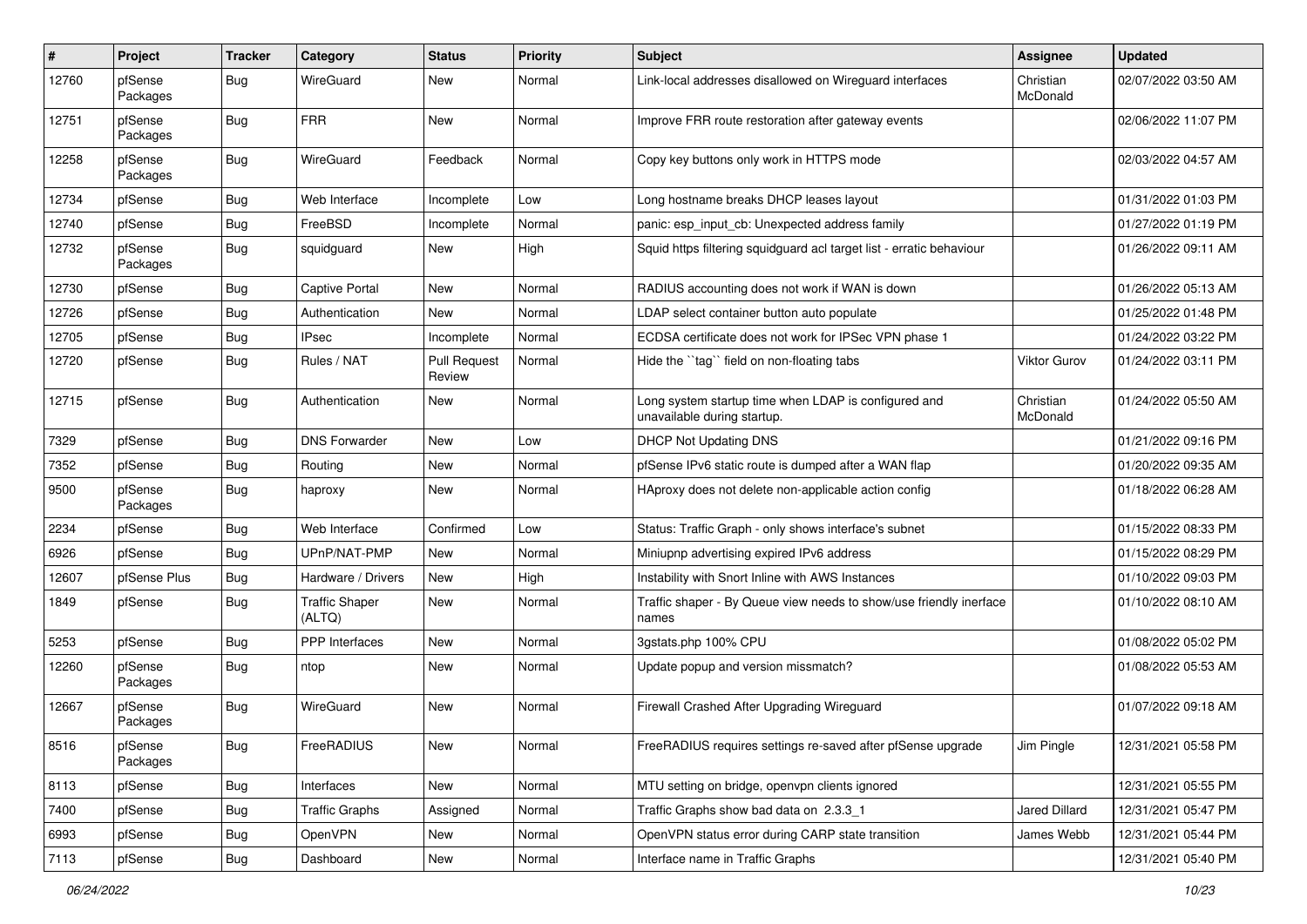| #     | Project             | <b>Tracker</b> | Category                | <b>Status</b> | <b>Priority</b> | <b>Subject</b>                                                                                                                | <b>Assignee</b>       | <b>Updated</b>      |
|-------|---------------------|----------------|-------------------------|---------------|-----------------|-------------------------------------------------------------------------------------------------------------------------------|-----------------------|---------------------|
| 4345  | pfSense             | <b>Bug</b>     | <b>Operating System</b> | Confirmed     | Normal          | Traffic Shaping doesn't work with Xen netfront driver                                                                         |                       | 12/31/2021 05:30 PM |
| 5629  | pfSense             | <b>Bug</b>     | <b>IPsec</b>            | <b>New</b>    | Normal          | Allow for IPsec configuration using certs without a CA                                                                        |                       | 12/31/2021 05:21 PM |
| 12423 | pfSense<br>Packages | <b>Bug</b>     | pfBlockerNG             | Feedback      | Normal          | Dashboard shows "SQLite database missing, Force Reload<br>DNSBL to recover!"                                                  |                       | 12/31/2021 01:06 PM |
| 12655 | pfSense<br>Packages | <b>Bug</b>     | Telegraf                | <b>New</b>    | Normal          | telegraf, wireguard plugin failing                                                                                            |                       | 12/30/2021 05:51 PM |
| 12414 | pfSense<br>Packages | <b>Bug</b>     | pfBlockerNG             | Feedback      | Normal          | DNSBL SafeSearch page displays input validation error if DoH /<br>DoT blocking is not enabled                                 |                       | 12/30/2021 02:49 PM |
| 12206 | pfSense<br>Packages | <b>Bug</b>     | <b>NET-SNMP</b>         | Feedback      | Normal          | Certificate Manager page doesn't show Net-SNMP used certificates                                                              | Viktor Gurov          | 12/30/2021 09:40 AM |
| 6289  | pfSense             | <b>Bug</b>     | Interfaces              | New           | Normal          | IPv6 address not given to track6 interfaces on create                                                                         |                       | 12/30/2021 04:17 AM |
| 11872 | pfSense             | <b>Bug</b>     | Interfaces              | New           | Normal          | gif interfaces reporting incorrect traffic counters                                                                           |                       | 12/30/2021 04:00 AM |
| 11759 | pfSense             | Bug            | Dashboard               | New           | Normal          | Traffic graphs on dashboard double upload on pppoe links                                                                      |                       | 12/30/2021 04:00 AM |
| 12648 | pfSense             | Bug            | Captive Portal          | New           | Normal          | Undocumented variables 'listenporthttp' and 'listenporthttps'                                                                 |                       | 12/28/2021 10:44 AM |
| 12070 | pfSense             | <b>Bug</b>     | DHCP (IPv4)             | New           | Low             | <b>VLAN0 for WAN DHCP</b>                                                                                                     |                       | 12/23/2021 04:31 PM |
| 12264 | pfSense<br>Packages | <b>Bug</b>     | Squid                   | Feedback      | Low             | Stray <table> line in squid_monitor.php</table>                                                                               | Viktor Gurov          | 12/23/2021 10:53 AM |
| 11098 | pfSense<br>Packages | <b>Bug</b>     | Backup                  | Feedback      | Normal          | Backup Files and Directories plugin crashes firewall if /root<br>specified as backup location                                 | Viktor Gurov          | 12/23/2021 10:45 AM |
| 8827  | pfSense<br>Packages | <b>Bug</b>     | squidguard              | <b>New</b>    | Normal          | Squidguard: ACL redirect modes 'redirect' and 'err page' send<br>unresolvable URLs to the client.                             | Viktor Gurov          | 12/21/2021 05:49 AM |
| 11960 | pfSense             | <b>Bug</b>     | Gateway Monitoring      | Feedback      | Normal          | Gateway Monitoring Traffic Goes Out Default Gateway                                                                           |                       | 12/20/2021 05:43 AM |
| 7152  | pfSense             | <b>Bug</b>     | <b>DNS Resolver</b>     | <b>New</b>    | Normal          | Unbound / DNS Resolver issue if "Register DHCP static mappings<br>in the DNS Resolver" set before wildcard DNS custom options |                       | 12/18/2021 04:59 PM |
| 5849  | pfSense             | Bug            | CARP                    | New           | Normal          | Routing fail on CARP IPsec                                                                                                    |                       | 12/18/2021 04:41 PM |
| 7235  | pfSense             | <b>Bug</b>     | <b>IPsec</b>            | New           | Normal          | 4860 has not got significant IPsec performance rising with enabled<br><b>HW</b> acceleration                                  | Luiz Souza            | 12/18/2021 04:32 PM |
| 12608 | pfSense<br>Packages | <b>Bug</b>     | WireGuard               | <b>New</b>    | High            | WireGuard tunnels monitored by dpinger causing system to stop<br>routing completely in certain situations                     | Christian<br>McDonald | 12/16/2021 03:14 PM |
| 11054 | pfSense<br>Packages | <b>Bug</b>     | FreeRADIUS              | Assigned      | Normal          | Check Client Certificate CN not working as described                                                                          | Viktor Gurov          | 12/14/2021 07:22 AM |
| 7387  | pfSense             | <b>Bug</b>     | Dashboard               | New           | Low             | New Traffic Graph in dashboard resets inverted view to normal<br>view                                                         | <b>Jared Dillard</b>  | 12/11/2021 08:14 PM |
| 3796  | pfSense             | <b>Bug</b>     | Diagnostics             | Confirmed     | Normal          | States summary fails and is very slow with large state tables                                                                 |                       | 12/11/2021 08:03 PM |
| 4604  | pfSense             | <b>Bug</b>     | <b>NTPD</b>             | New           | Normal          | NTP time server entries may or may not work, depending upon<br>interfaces selected when configuring NTP service               |                       | 12/11/2021 07:59 PM |
| 1738  | pfSense             | <b>Bug</b>     | Backup / Restore        | New           | Very Low        | Restore fails when username in backup is not matching                                                                         |                       | 12/11/2021 07:51 PM |
| 1667  | pfSense             | <b>Bug</b>     | L <sub>2</sub> TP       | New           | Normal          | L2TP server does not respond properly from a CARP VIP                                                                         |                       | 12/11/2021 07:43 PM |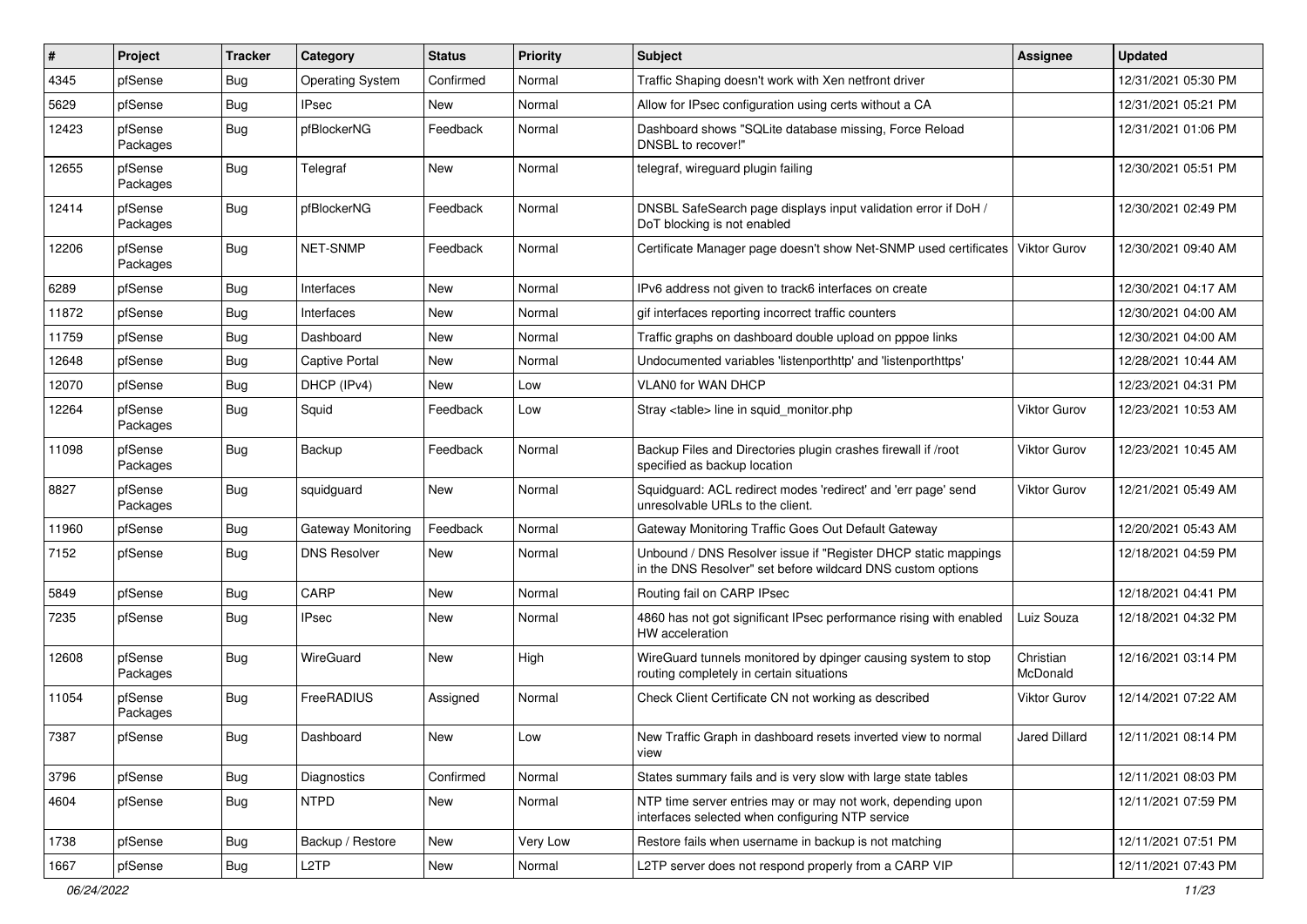| #     | Project             | <b>Tracker</b> | Category                    | <b>Status</b>                 | <b>Priority</b> | <b>Subject</b>                                                                                                         | <b>Assignee</b> | <b>Updated</b>      |
|-------|---------------------|----------------|-----------------------------|-------------------------------|-----------------|------------------------------------------------------------------------------------------------------------------------|-----------------|---------------------|
| 12552 | pfSense             | Bug            | <b>OpenVPN</b>              | <b>New</b>                    | Normal          | "Pull DNS" option within OpenVPN client does not cause pfSense<br>to use DNS servers assigned by remote OpenVPN server |                 | 12/08/2021 08:45 AM |
| 12544 | pfSense             | <b>Bug</b>     | <b>Operating System</b>     | <b>New</b>                    | Normal          | OpenSSH vulnerabilities                                                                                                |                 | 12/04/2021 04:36 PM |
| 12563 | pfSense             | Bug            | <b>OpenVPN</b>              | New                           | Normal          | OpenVPN server doesn't support Framed-IPv6-Address RADIUS<br>attribute                                                 |                 | 12/03/2021 11:19 AM |
| 12547 | pfSense             | <b>Bug</b>     | <b>Operating System</b>     | Feedback                      | Normal          | unsheduled system reboot/crash                                                                                         | Mateusz Guzik   | 12/01/2021 01:20 PM |
| 12506 | pfSense<br>Packages | <b>Bug</b>     | Suricata                    | Feedback                      | Normal          | Only selected instance is restarted on suppress list change                                                            | Viktor Gurov    | 12/01/2021 04:43 AM |
| 11182 | pfSense<br>Packages | <b>Bug</b>     | <b>NRPE</b>                 | <b>New</b>                    | Normal          | NRPE in HA syncs the bind IP                                                                                           |                 | 12/01/2021 02:15 AM |
| 12542 | pfSense             | <b>Bug</b>     | <b>Virtual IP Addresses</b> | <b>New</b>                    | Normal          | Cannot assign a same IPv6 Link-Local address to different<br>interfaces                                                |                 | 11/25/2021 01:41 AM |
| 12539 | pfSense             | <b>Bug</b>     | Interfaces                  | New                           | Low             | Changing VLAN ID for LAN interface in assignments silently fails.                                                      |                 | 11/23/2021 04:12 AM |
| 7096  | pfSense             | Bug            | <b>DNS Resolver</b>         | Feedback                      | Normal          | Unbound fails to start on boot if specific network devices are<br>configured in the "Network Interfaces"               |                 | 11/22/2021 08:59 AM |
| 12538 | pfSense<br>Packages | <b>Bug</b>     | PIMD                        | <b>New</b>                    | Normal          | PIMD sub-interface bug                                                                                                 |                 | 11/20/2021 09:44 PM |
| 12249 | pfSense             | <b>Bug</b>     | Backup / Restore            | <b>New</b>                    | Normal          | HAProxy causing failed ACB backups                                                                                     |                 | 11/15/2021 11:58 PM |
| 12519 | pfSense             | Bug            | Authentication              | New                           | Normal          | Fail authentication using special character in password via the<br>LDAP connector                                      |                 | 11/12/2021 07:39 AM |
| 11525 | pfSense<br>Packages | <b>Bug</b>     | Suricata                    | New                           | Normal          | pfsense 2.5.0 release version for vlan issue to suricata                                                               |                 | 11/11/2021 08:16 AM |
| 12507 | pfSense<br>Packages | <b>Bug</b>     | softflowd                   | <b>Pull Request</b><br>Review | Normal          | Add support for bi-directional flows in softflowd                                                                      |                 | 11/11/2021 03:53 AM |
| 12509 | pfSense             | <b>Bug</b>     | OpenVPN                     | New                           | Normal          | Deffered authentication does not work with auth-gen-token<br>external-auth or pusk "auth-token"                        |                 | 11/08/2021 04:01 AM |
| 12508 | pfSense             | <b>Bug</b>     | <b>DHCP Relay</b>           | <b>New</b>                    | Normal          | DHCP Relay over VPN                                                                                                    |                 | 11/06/2021 11:25 AM |
| 12504 | pfSense             | <b>Bug</b>     | Interfaces                  | New                           | Normal          | BCM57412 NetXtreme-E 10Gb RDMA Ethernet controller issue                                                               |                 | 11/05/2021 04:51 AM |
| 8576  | pfSense             | <b>Bug</b>     | Rules / NAT                 | Feedback                      | Low             | pfSense stops passing traffic after some time when using<br>Outbound NAT pool w/ Sticky Address                        |                 | 10/28/2021 01:47 PM |
| 8013  | pfSense             | <b>Bug</b>     | <b>IPsec</b>                | New                           | Normal          | IPsec MSS clamping value shared for IPv4 and IPv6                                                                      | Luiz Souza      | 10/28/2021 01:37 PM |
| 11429 | pfSense             | Bug            | Web Interface               | <b>New</b>                    | Normal          | System Log / Settings form activates "Reset Log Files" button on<br>enter                                              |                 | 10/28/2021 01:35 PM |
| 12357 | pfSense             | <b>Bug</b>     | Captive Portal              | <b>New</b>                    | Normal          | Captive Portal popup Logout button loads full login page in popup<br>when clicked                                      |                 | 10/27/2021 12:10 PM |
| 12483 | pfSense             | <b>Bug</b>     | Configuration<br>Backend    | <b>New</b>                    | Normal          | GUI creates inconsistent config.xml                                                                                    |                 | 10/23/2021 06:48 AM |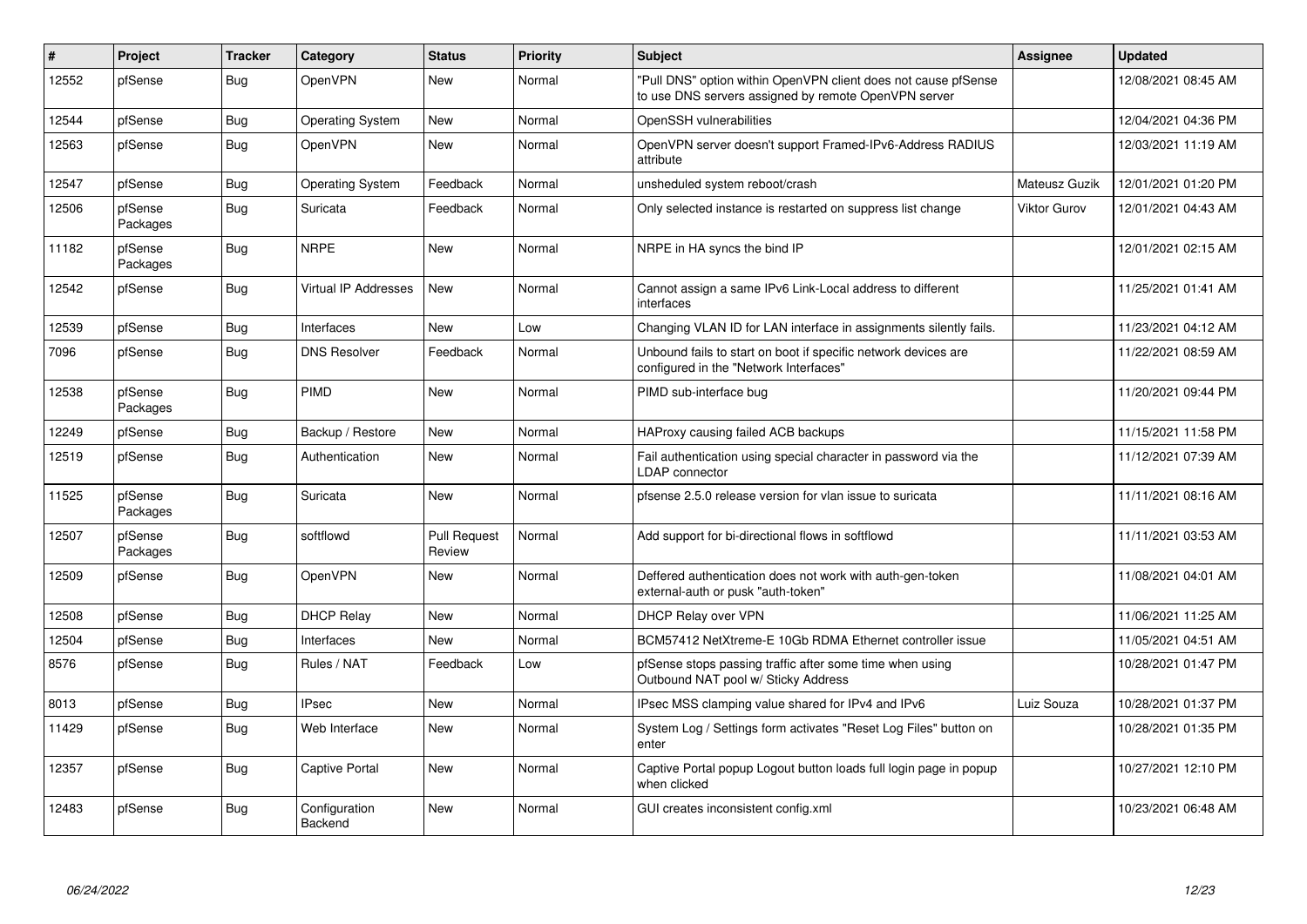| $\vert$ # | Project             | <b>Tracker</b> | Category                        | <b>Status</b> | Priority | <b>Subject</b>                                                                                                                      | <b>Assignee</b>     | <b>Updated</b>      |
|-----------|---------------------|----------------|---------------------------------|---------------|----------|-------------------------------------------------------------------------------------------------------------------------------------|---------------------|---------------------|
| 12436     | pfSense             | <b>Bug</b>     | PPPoE Server                    | New           | Normal   | Pppoe server config gui does not allow setting of chap<br>authentication, and sets the network start address for allocation to<br>U |                     | 10/21/2021 08:15 AM |
| 9344      | pfSense             | <b>Bug</b>     | Translations                    | <b>New</b>    | Normal   | OpenVPN click NCP Algorithms will always go to DH Parameters<br>website(in Chinese-Taiwan)                                          |                     | 10/21/2021 03:48 AM |
| 12467     | pfSense             | <b>Bug</b>     | Captive Portal                  | New           | Normal   | CP error on client disconnect after reboot                                                                                          |                     | 10/17/2021 05:35 AM |
| 11592     | pfSense<br>Packages | <b>Bug</b>     | node exporter                   | <b>New</b>    | Normal   | Node exporter can not read system statistics                                                                                        |                     | 10/15/2021 09:37 PM |
| 12451     | pfSense             | <b>Bug</b>     | <b>Virtual IP Addresses</b>     | New           | Normal   | deleteVIP() does not check RFC2136 Update Source                                                                                    |                     | 10/13/2021 10:06 AM |
| 12444     | pfSense<br>Packages | <b>Bug</b>     | ntop                            | New           | Normal   | ntopng throws errors when viewing single host                                                                                       |                     | 10/11/2021 12:39 PM |
| 12126     | pfSense<br>Packages | <b>Bug</b>     | FreeRADIUS                      | New           | Normal   | freeradius3 0.15.7_31                                                                                                               |                     | 10/11/2021 08:21 AM |
| 12101     | pfSense<br>Packages | <b>Bug</b>     | arpwatch                        | Assigned      | Normal   | ArpWatch Suppression Mac for "flip-flop" not suppressing                                                                            | <b>Viktor Gurov</b> | 10/09/2021 07:19 PM |
| 11430     | pfSense             | <b>Bug</b>     | Interfaces                      | <b>New</b>    | Normal   | PHP console spam after Assigning Interfaces                                                                                         |                     | 10/09/2021 10:37 AM |
| 1620      | pfSense<br>Packages | Bug            | Squid                           | <b>New</b>    | Normal   | Can't use transparent proxy when using bridge.                                                                                      |                     | 10/07/2021 04:19 AM |
| 12188     | pfSense<br>Packages | Bug            | OpenVPN Client<br>Export        | New           | Normal   | client export breaks multi remote configurations                                                                                    |                     | 10/02/2021 05:58 PM |
| 12421     | pfSense             | Bug            | Rules / NAT                     | New           | Normal   | IPV6 limiter bug                                                                                                                    |                     | 10/02/2021 08:44 AM |
| 12033     | pfSense<br>Packages | <b>Bug</b>     | pfBlockerNG                     | New           | Normal   | maxmindb and sqlite3 modules not found                                                                                              |                     | 10/01/2021 04:42 AM |
| 12401     | pfSense             | Bug            | <b>Traffic Graphs</b>           | <b>New</b>    | Normal   | Traffic graphs with untagged and tagged VLAN on same interface                                                                      |                     | 09/23/2021 09:18 PM |
| 12393     | pfSense             | <b>Bug</b>     | <b>Traffic Shaper</b><br>(ALTQ) | New           | Low      | Priority of gOthersLow higher than default queues                                                                                   |                     | 09/21/2021 02:48 PM |
| 11961     | pfSense<br>Packages | Bug            | <b>FRR</b>                      | Feedback      | Normal   | FRR OSPF add unwanted area 0 authentication to router ospf                                                                          | Viktor Gurov        | 09/16/2021 10:25 PM |
| 12167     | pfSense<br>Packages | <b>Bug</b>     | <b>FRR</b>                      | Feedback      | Normal   | BGP TCP setkey not set if neighbor is in peer group                                                                                 | <b>Viktor Gurov</b> | 09/16/2021 09:38 AM |
| 11135     | pfSense<br>Packages | <b>Bug</b>     | haproxy                         | Feedback      | High     | HAproxy OCSP reponse crontab bug                                                                                                    | <b>Viktor Gurov</b> | 09/10/2021 11:51 AM |
| 12322     | pfSense<br>Packages | Bug            | Suricata                        | Feedback      | Normal   | Suricata creates invalid HOME NET entries                                                                                           | <b>Viktor Gurov</b> | 09/10/2021 11:42 AM |
| 12144     | pfSense             | <b>Bug</b>     | <b>Operating System</b>         | In Progress   | Normal   | Bug in "df-t" filtering if two filesystems use the same mountpoint                                                                  | Mateusz Guzik       | 09/10/2021 10:07 AM |
| 11268     | pfSense             | <b>Bug</b>     | Web Interface                   | <b>New</b>    | Normal   | Cookie named 'id' prevents Edit form fields being set properly                                                                      |                     | 09/03/2021 06:16 AM |
| 11742     | pfSense<br>Packages | <b>Bug</b>     | Suricata                        | <b>New</b>    | Normal   | Blocking / Unblocking is not working correctly.                                                                                     |                     | 09/01/2021 11:08 AM |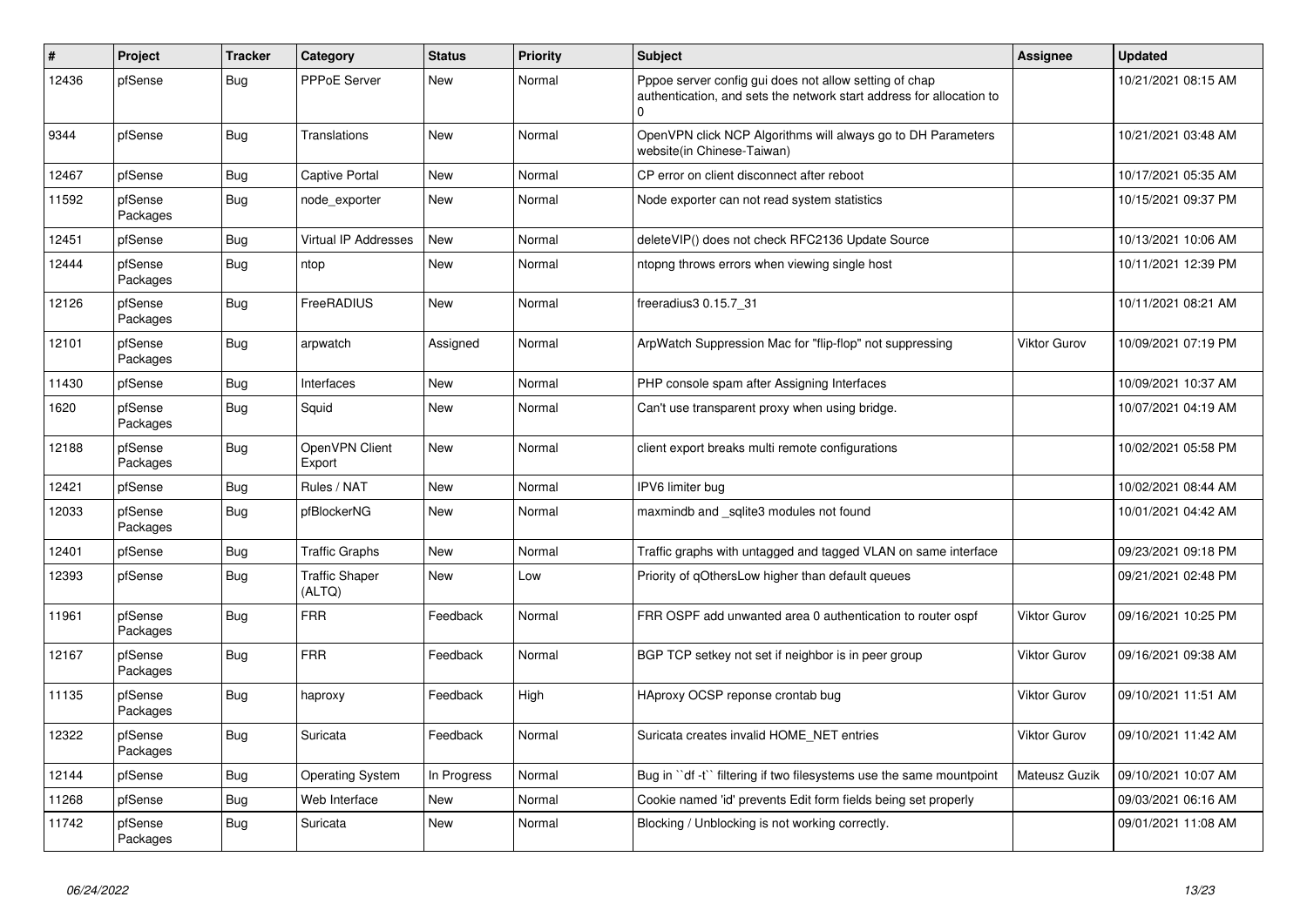| $\pmb{\#}$ | Project             | <b>Tracker</b> | Category                | <b>Status</b> | Priority  | <b>Subject</b>                                                                                                    | <b>Assignee</b>     | <b>Updated</b>      |
|------------|---------------------|----------------|-------------------------|---------------|-----------|-------------------------------------------------------------------------------------------------------------------|---------------------|---------------------|
| 10693      | pfSense<br>Packages | <b>Bug</b>     | <b>BIND</b>             | New           | Normal    | pfSense Bind Zone Editor UI does not update zone serial number<br>when a change is made                           |                     | 09/01/2021 12:51 AM |
| 6370       | pfSense             | <b>Bug</b>     | <b>IPsec</b>            | Confirmed     | Normal    | IPSEC bound to WAN gateway group and Dynamic DNS doesn't to<br>fail back tunnel to WAN on DDNS update             |                     | 08/31/2021 07:38 AM |
| 4479       | pfSense             | <b>Bug</b>     | <b>Operating System</b> | <b>New</b>    | Normal    | Firewall rules won't match GRE interface after applying IPSEC<br>transport encryption on GRE tunnel               | Luiz Souza          | 08/20/2021 08:46 AM |
| 12286      | pfSense<br>Packages | <b>Bug</b>     | FreeRADIUS              | New           | Normal    | Add support for ntlm auth in LDAP                                                                                 |                     | 08/20/2021 08:27 AM |
| 6964       | pfSense<br>Packages | <b>Bug</b>     | Suricata                | Feedback      | Normal    | Host OS Policy Assignment broken when using "Import" or<br>"Aliases" buttons                                      | Viktor Gurov        | 08/20/2021 07:52 AM |
| 12283      | pfSense             | <b>Bug</b>     | Authentication          | New           | Normal    | LDAP/RADIUS authentication servers configuration does not allow<br>source IP address to be specified              |                     | 08/20/2021 01:15 AM |
| 11619      | pfSense             | <b>Bug</b>     | Upgrade                 | New           | Normal    | Unable to upgrade 2.4.4-p3 to 2.5/21.02-p1                                                                        |                     | 08/15/2021 10:00 AM |
| 10311      | pfSense             | <b>Bug</b>     | OpenVPN                 | New           | Normal    | Too low net.link.ifqmaxlen causes packet drop under load when<br>using OpenVPN inside bridge interface under load |                     | 08/10/2021 03:10 AM |
| 11780      | pfSense<br>Packages | <b>Bug</b>     | Suricata                | <b>New</b>    | Very High | Suricata package fails to prune suricata.log                                                                      |                     | 08/06/2021 07:18 AM |
| 6624       | pfSense             | <b>Bug</b>     | <b>IPsec</b>            | Confirmed     | Normal    | changes in IPsec config should down the connection                                                                | Jim Pingle          | 08/02/2021 12:08 PM |
| 11847      | pfSense<br>Packages | <b>Bug</b>     | <b>FRR</b>              | Feedback      | Normal    | Filters not applied to PEER Groups                                                                                | <b>Viktor Gurov</b> | 07/30/2021 07:45 PM |
| 12178      | pfSense<br>Packages | <b>Bug</b>     | WireGuard               | New           | Low       | WireGuard always shows 'Configuring WireGuard tunnelsdone.'<br>message on boot                                    |                     | 07/30/2021 06:58 AM |
| 8815       | pfSense             | <b>Bug</b>     | Interfaces              | New           | Normal    | IP addresses are removed from interfaces when link is lost and<br>either IPv4 or IPv6 is dynamic                  | Luiz Souza          | 07/21/2021 07:49 AM |
| 11980      | pfSense<br>Packages | <b>Bug</b>     | FreeRADIUS              | Feedback      | Normal    | EAP does not work with SQL backend                                                                                |                     | 07/21/2021 07:24 AM |
| 12036      | pfSense<br>Packages | <b>Bug</b>     | Zabbix                  | Feedback      | Normal    | Certificate Manager page do not show Zabbix used certificates                                                     | <b>Viktor Gurov</b> | 07/15/2021 11:46 AM |
| 12130      | pfSense<br>Packages | <b>Bug</b>     | Zeek                    | New           | Normal    | Zeek fails to start                                                                                               |                     | 07/15/2021 02:00 AM |
| 11681      | pfSense<br>Packages | Bug            | <b>FRR</b>              | Feedback      | Normal    | FRR generates invalid BFD configuration after removing interfaces                                                 | <b>Viktor Gurov</b> | 07/14/2021 04:40 PM |
| 11746      | pfSense<br>Packages | <b>Bug</b>     | FreeRADIUS              | Feedback      | Normal    | Second LDAP server configuration misses the ipaNThash control<br>attribute                                        | <b>Viktor Gurov</b> | 07/14/2021 01:44 PM |
| 11756      | pfSense<br>Packages | <b>Bug</b>     | haproxy                 | Feedback      | Normal    | HaProxy does not transfer backend states during reload                                                            | Viktor Gurov        | 07/14/2021 01:21 PM |
| 11515      | pfSense<br>Packages | <b>Bug</b>     | node_exporter           | Feedback      | Normal    | node exporter 0.18.1 1 - Unable to interact or start the service<br>from web ui                                   | Viktor Gurov        | 07/14/2021 12:37 PM |
| 11997      | pfSense<br>Packages | <b>Bug</b>     | IPsec Profile Wizard    | New           | Normal    | Add Support for Android Strongswan Profiles in the Profile Wizard                                                 | Jim Pingle          | 07/10/2021 07:51 PM |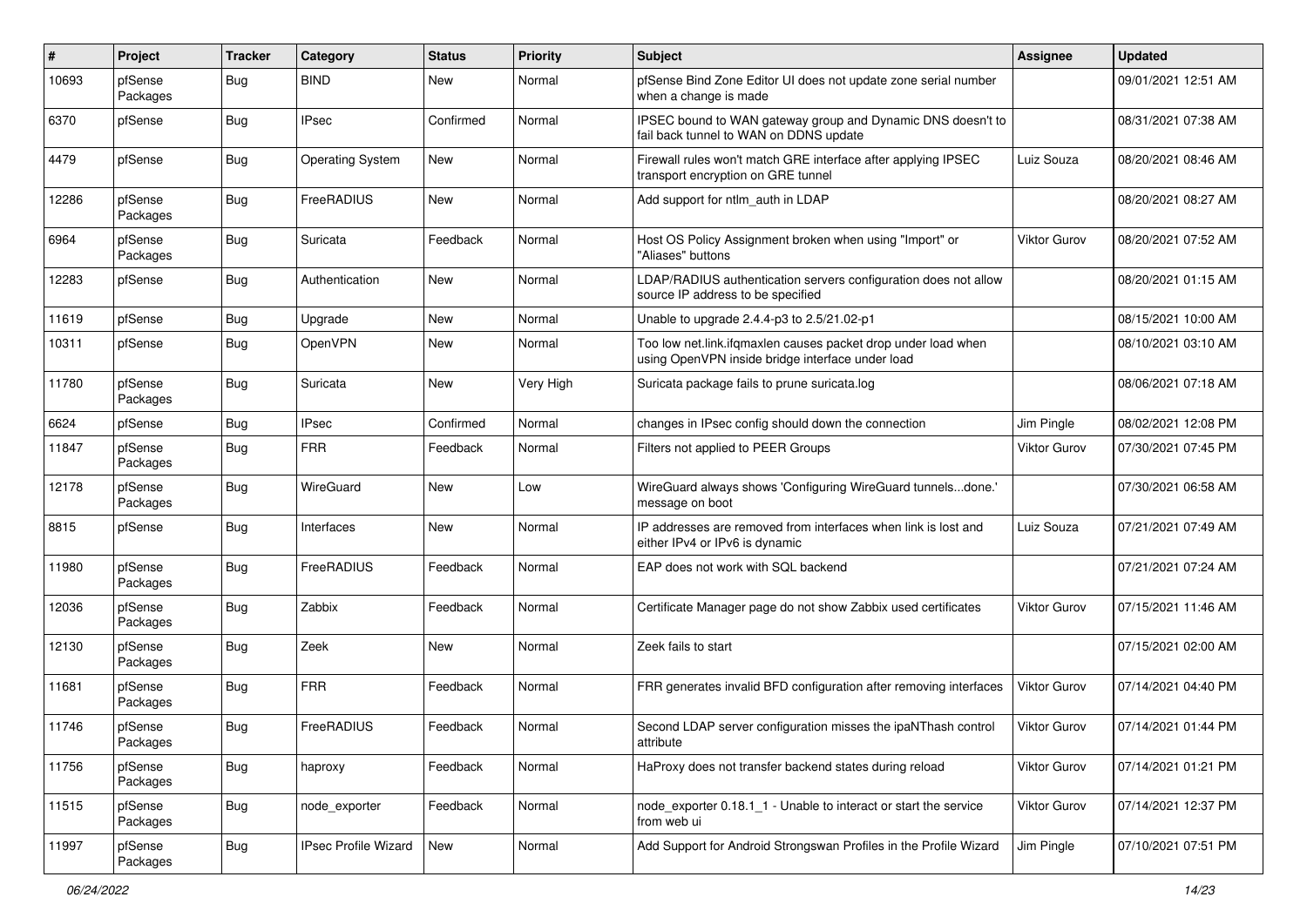| #     | Project             | <b>Tracker</b> | Category             | <b>Status</b> | Priority | <b>Subject</b>                                                                    | <b>Assignee</b>     | <b>Updated</b>      |
|-------|---------------------|----------------|----------------------|---------------|----------|-----------------------------------------------------------------------------------|---------------------|---------------------|
| 12122 | pfSense             | Bug            | Web Interface        | New           | Normal   | Perform greedy actions asychronously                                              |                     | 07/10/2021 01:10 PM |
| 6362  | pfSense             | Bug            | DHCP (IPv4)          | Confirmed     | Normal   | DHCP Client ID not used                                                           |                     | 07/09/2021 06:30 AM |
| 11610 | pfSense<br>Packages | <b>Bug</b>     | NET-SNMP             | New           | Normal   | NET-SNMP is not setting the correct permissions on AgentX                         |                     | 06/28/2021 07:54 AM |
| 12084 | pfSense<br>Packages | <b>Bug</b>     | <b>FRR</b>           | <b>New</b>    | Normal   | libfrr.so.0 error on SG-1100                                                      |                     | 06/26/2021 08:22 AM |
| 9895  | pfSense<br>Packages | <b>Bug</b>     | Snort                | New           | Normal   | snort reinstallation failed                                                       |                     | 06/23/2021 08:01 AM |
| 11937 | pfSense<br>Packages | Bug            | haproxy              | Feedback      | Normal   | HAproxy "Use Client-IP" option breaks Captive Portal                              | <b>Viktor Gurov</b> | 06/22/2021 08:48 AM |
| 11491 | pfSense<br>Packages | <b>Bug</b>     | haproxy              | Feedback      | Normal   | haproxy-devel v0.62 2 - startup error 'httpchk'                                   | Viktor Gurov        | 06/22/2021 08:46 AM |
| 12067 | pfSense             | <b>Bug</b>     | DHCP (IPv4)          | <b>New</b>    | Very Low | <b>DHCP Monitoring Statistics Error</b>                                           |                     | 06/21/2021 08:39 AM |
| 6055  | pfSense             | Bug            | Package System       | Confirmed     | Low      | Menu items may remain from packages no longer installed                           |                     | 06/18/2021 08:46 PM |
| 12056 | pfSense             | <b>Bug</b>     | Logging              | New           | Normal   | Filterlog says "Unknown Option %u"                                                |                     | 06/18/2021 05:51 AM |
| 12013 | pfSense             | <b>Bug</b>     | Logging              | <b>New</b>    | Low      | Reading log data is inefficient in certain cases                                  |                     | 06/08/2021 07:35 AM |
| 12009 | pfSense<br>Packages | <b>Bug</b>     | Zabbix               | New           | Normal   | Zabbix Agent starts twice by /etc/rc.start packages                               |                     | 06/08/2021 01:35 AM |
| 11992 | pfSense             | <b>Bug</b>     | Virtual IP Addresses | Confirmed     | High     | GRE Tunnel - Does not work with a virtual IP as endpoint                          |                     | 06/04/2021 01:16 AM |
| 7779  | pfSense             | <b>Bug</b>     | <b>OpenVPN</b>       | New           | Normal   | Traffic crossing a site-to-site OpenVPN tunnel fails to fragment.                 |                     | 06/02/2021 08:26 AM |
| 11953 | pfSense             | <b>Bug</b>     | <b>IGMP Proxy</b>    | New           | Normal   | XG-1541 crashes when igmpproxy is enabled and network<br>interfaces status change |                     | 05/24/2021 04:55 PM |
| 11936 | pfSense<br>Packages | <b>Bug</b>     | <b>FRR</b>           | Incomplete    | High     | FRR does not connect BGP when using password                                      |                     | 05/19/2021 08:12 AM |
| 11925 | pfSense             | Bug            | <b>OpenVPN</b>       | New           | Normal   | Calling-Station-Id always set to WAN IP                                           |                     | 05/14/2021 09:27 AM |
| 11802 | pfSense<br>Packages | <b>Bug</b>     | FreeRADIUS           | New           | Normal   | FreeRADIUS sync                                                                   |                     | 05/10/2021 04:18 AM |
| 10671 | pfSense             | Bug            | Operating System     | <b>New</b>    | Normal   | pfsense 2.4.5 1 does not boot on Gen2 2012R2 HyperV VM                            |                     | 05/09/2021 06:39 AM |
| 11898 | pfSense<br>Packages | <b>Bug</b>     | apcupsd              | New           | Normal   | PHP error from apcupsd dashboard widget                                           |                     | 05/07/2021 09:12 AM |
| 11763 | pfSense<br>Packages | <b>Bug</b>     | Status_Monitoring    | <b>New</b>    | Normal   | Traffic graphs refresh issue                                                      |                     | 05/03/2021 09:44 AM |
| 11848 | pfSense<br>Packages | <b>Bug</b>     | Squid                | New           | Normal   | Issue with squid cache download speed                                             |                     | 04/23/2021 09:30 PM |
| 11841 | pfSense<br>Packages | <b>Bug</b>     | <b>FRR</b>           | New           | Normal   | FRR access lists default bahavior changed to permit by default                    |                     | 04/22/2021 09:52 AM |
| 11835 | pfSense<br>Packages | <b>Bug</b>     | <b>FRR</b>           | New           | Normal   | FRR OSPF redistributed connected routes disappearing                              |                     | 04/22/2021 07:11 AM |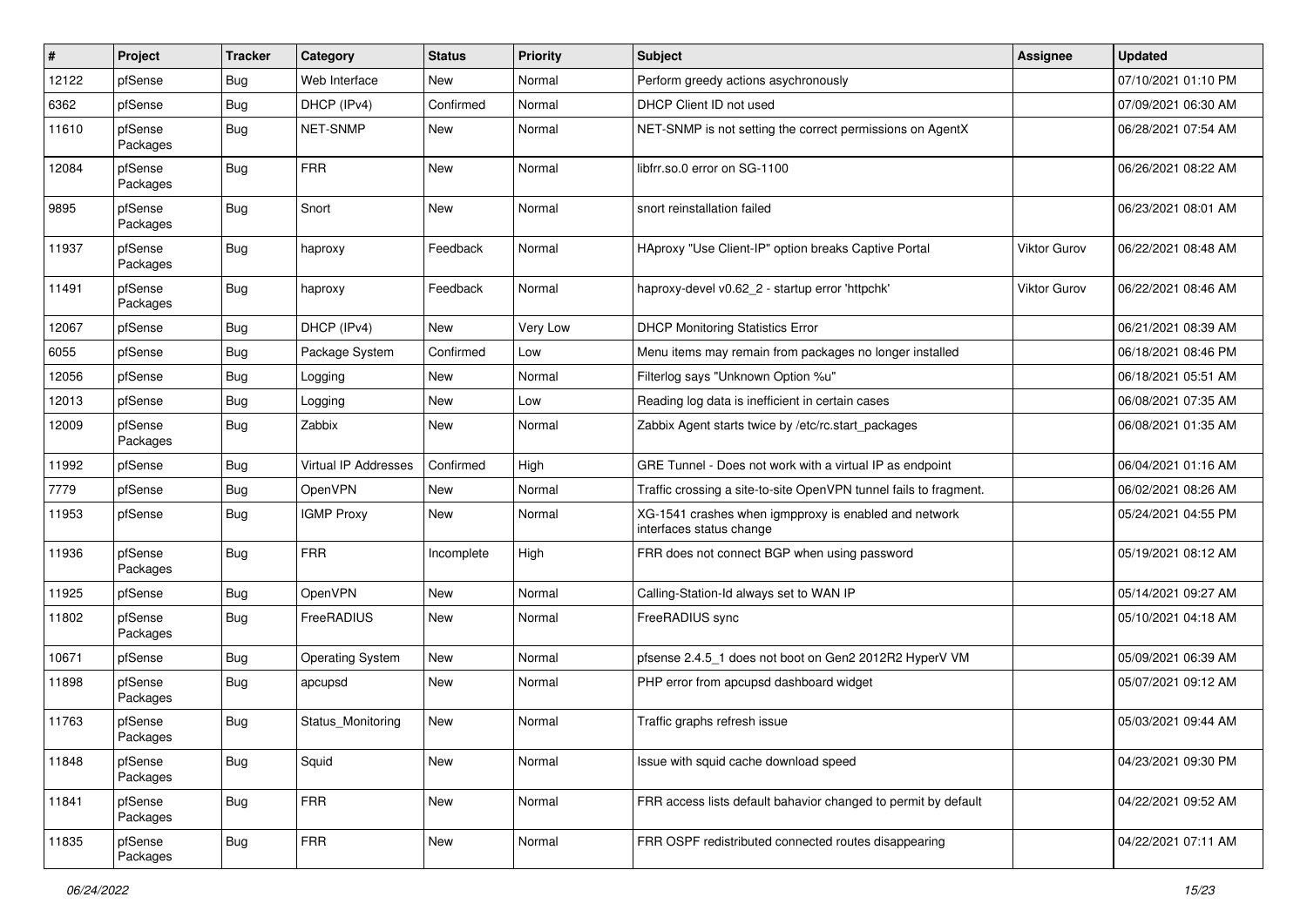| $\#$  | Project             | <b>Tracker</b> | Category                                        | <b>Status</b>                 | <b>Priority</b> | <b>Subject</b>                                                                                                                                                                                  | <b>Assignee</b> | <b>Updated</b>      |
|-------|---------------------|----------------|-------------------------------------------------|-------------------------------|-----------------|-------------------------------------------------------------------------------------------------------------------------------------------------------------------------------------------------|-----------------|---------------------|
| 8831  | pfSense             | <b>Bug</b>     | <b>IPv6 Router</b><br>Advertisements<br>(RADVD) | <b>New</b>                    | Very High       | Radvd causes latency spikes                                                                                                                                                                     |                 | 04/19/2021 04:51 AM |
| 11786 | pfSense             | <b>Bug</b>     | Services                                        | <b>New</b>                    | Normal          | SSH incomplete setup and startup fail while recovering XML<br>backup in a fresh install of pfSense 2.5.0                                                                                        |                 | 04/17/2021 01:36 PM |
| 11797 | pfSense<br>Packages | <b>Bug</b>     | <b>Status Traffic Totals</b>                    | <b>New</b>                    | Normal          | Traffic Totals lost upon reboot when using a ramdisk for /var and<br>/tmp                                                                                                                       | John Cornwell   | 04/10/2021 06:27 PM |
| 11777 | pfSense<br>Packages | <b>Bug</b>     | Unbound                                         | New                           | Very Low        | Input validation prevents DNS Resolver from being disabled                                                                                                                                      |                 | 04/05/2021 05:51 PM |
| 11770 | pfSense Plus        | Bug            | Hardware / Drivers                              | <b>New</b>                    | Normal          | Pantech UML295 USB Modem No Longer Functional                                                                                                                                                   |                 | 04/01/2021 11:28 AM |
| 11761 | pfSense             | <b>Bug</b>     | L <sub>2</sub> TP                               | New                           | Normal          | L2TP/IPsec VPN : PPP LCP negotiation occurs before user<br>authentication                                                                                                                       |                 | 03/31/2021 04:52 AM |
| 11731 | pfSense             | <b>Bug</b>     | Hardware / Drivers                              | <b>New</b>                    | Normal          | Missing support for Realtek USB NICs                                                                                                                                                            |                 | 03/30/2021 04:32 AM |
| 11724 | pfSense             | Bug            | Package System                                  | New                           | Normal          | Packages unexpectedly removed when changing update branches                                                                                                                                     |                 | 03/29/2021 08:09 AM |
| 11730 | pfSense             | <b>Bug</b>     | Web Interface                                   | New                           | Normal          | Improve visibility of option selections in dark themes                                                                                                                                          |                 | 03/25/2021 09:38 PM |
| 11717 | pfSense             | <b>Bug</b>     | Rules / NAT                                     | <b>New</b>                    | Normal          | Incorrect port forwarding rules if Destination port alias is not equal<br>to Redirect target port alias                                                                                         |                 | 03/22/2021 06:06 AM |
| 11149 | pfSense             | <b>Bug</b>     | <b>DHCP Relay</b>                               | <b>New</b>                    | Normal          | DHCP relay won't start with DHCP server behind gateway                                                                                                                                          |                 | 03/22/2021 05:13 AM |
| 11715 | pfSense             | <b>Bug</b>     | <b>OpenVPN</b>                                  | New                           | Normal          | OpenVPN MTU                                                                                                                                                                                     |                 | 03/22/2021 01:35 AM |
| 11556 | pfSense             | <b>Bug</b>     | Rules / NAT                                     | <b>New</b>                    | Normal          | Kill all states associated with a NAT address                                                                                                                                                   |                 | 03/19/2021 10:29 AM |
| 11204 | pfSense<br>Packages | <b>Bug</b>     | NET-SNMP                                        | Feedback                      | Normal          | Fix net-snmp logging to syslog                                                                                                                                                                  | Jim Pingle      | 03/19/2021 05:10 AM |
| 10990 | pfSense<br>Packages | <b>Bug</b>     | NET-SNMP                                        | Feedback                      | Normal          | net-snmp IPv6 listen address needs to be wrapped in square<br>brackets                                                                                                                          |                 | 03/19/2021 05:09 AM |
| 11657 | pfSense             | Bug            | Interfaces                                      | New                           | Normal          | netmap ring reinit error                                                                                                                                                                        |                 | 03/18/2021 10:32 PM |
| 11352 | pfSense             | <b>Bug</b>     | FreeBSD                                         | New                           | Low             | CTF types > 2^15 in the pfSense kernel config results in DTrace<br>failing                                                                                                                      | Scott Long      | 03/17/2021 02:52 AM |
| 11666 | pfSense             | Bug            | Logging                                         | <b>New</b>                    | Normal          | GUI Firewall log search not parsing filter.log beyond hard coded<br>limit                                                                                                                       |                 | 03/12/2021 11:38 AM |
| 11650 | pfSense<br>Packages | <b>Bug</b>     | <b>FRR</b>                                      | New                           | Very Low        | FRR configuration broken on restore of manually edited FRR config<br>sections                                                                                                                   |                 | 03/10/2021 08:50 AM |
| 11377 | pfSense<br>Packages | <b>Bug</b>     | <b>FRR</b>                                      | <b>Pull Request</b><br>Review | Normal          | FRR deinstall                                                                                                                                                                                   |                 | 03/10/2021 08:21 AM |
| 11572 | pfSense<br>Packages | <b>Bug</b>     | pfBlockerNG                                     | New                           | High            | Auto created firewall rules have IPv4 as protocol only - even for<br>IPv6 lists.                                                                                                                |                 | 03/10/2021 01:08 AM |
| 11641 | pfSense             | <b>Bug</b>     | Interfaces                                      | New                           | Normal          | On xn based interfaces without the VLANMTU flag the first VLAN<br>tag defined does not follow the parent interface MTU settings. All<br>subsequent VLAN tags follow the parent interface's MTU. |                 | 03/09/2021 06:42 PM |
| 10708 | pfSense             | <b>Bug</b>     | Upgrade                                         | New                           | Normal          | ZFS bootpool boot symlink issue                                                                                                                                                                 | Luiz Souza      | 03/08/2021 07:03 AM |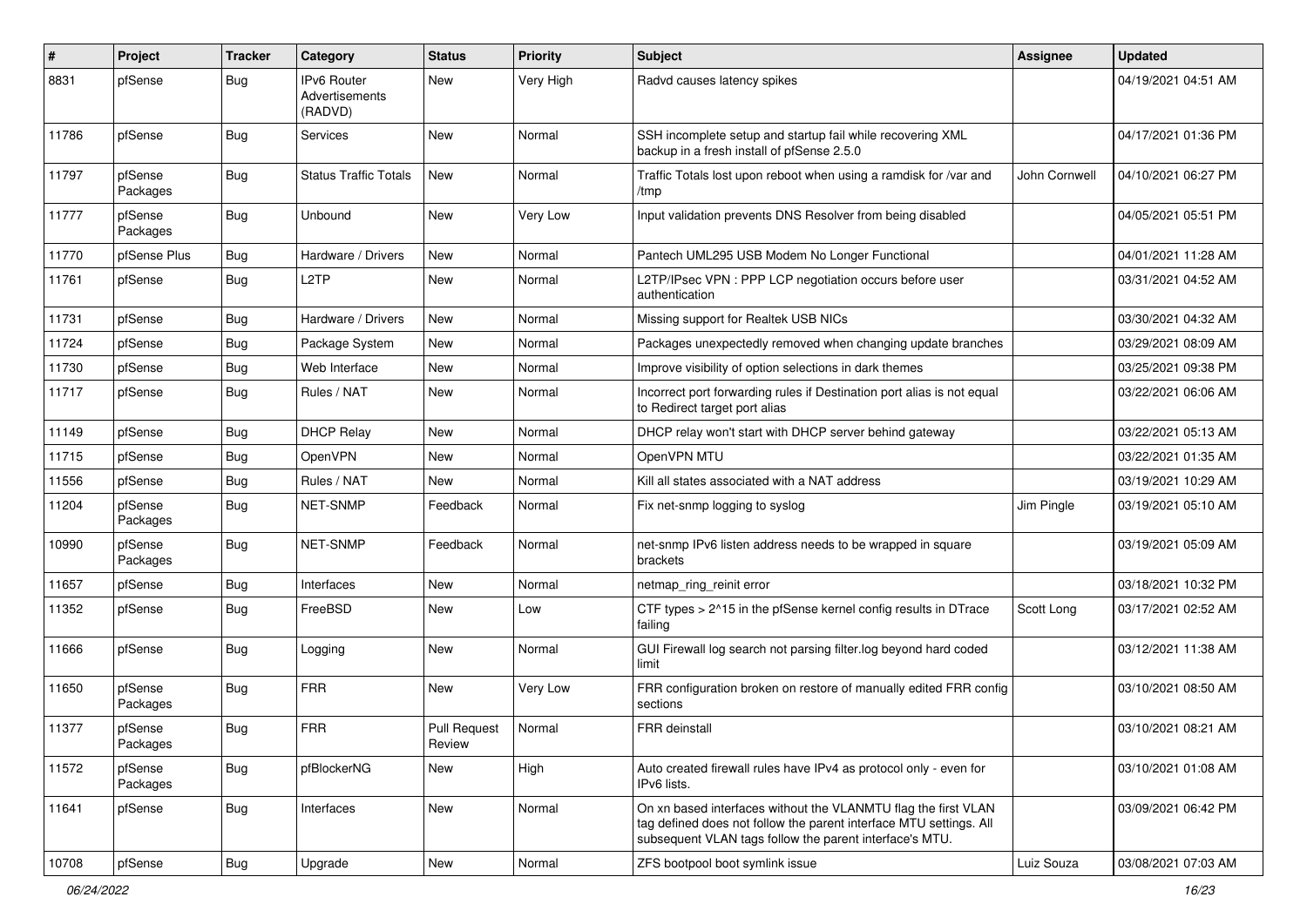| #     | Project             | <b>Tracker</b> | Category                     | <b>Status</b> | <b>Priority</b> | <b>Subject</b>                                                                                                 | Assignee            | <b>Updated</b>      |
|-------|---------------------|----------------|------------------------------|---------------|-----------------|----------------------------------------------------------------------------------------------------------------|---------------------|---------------------|
| 11541 | pfSense             | <b>Bug</b>     | <b>OpenVPN</b>               | New           | Normal          | OpenVPN status does not work properly when set to TCP and<br>Concurrent Connections = 1                        |                     | 03/02/2021 02:27 PM |
| 10608 | pfSense<br>Packages | <b>Bug</b>     | Squid                        | Feedback      | Normal          | Update squid port to 4.11-p2                                                                                   |                     | 03/02/2021 04:00 AM |
| 10429 | pfSense<br>Packages | <b>Bug</b>     | <b>Status Traffic Totals</b> | <b>New</b>    | Normal          | Status Traffic Total broken 2.4.5                                                                              | Jared Dillard       | 02/27/2021 07:55 PM |
| 11548 | pfSense             | <b>Bug</b>     | Rules / NAT                  | <b>New</b>    | Normal          | "rule expands to no valid combination" error from port forward<br>automatic rule mixing IPv4 and IPv6 elements |                     | 02/27/2021 03:18 PM |
| 11566 | pfSense             | Bug            | Web Interface                | <b>New</b>    | Low             | Firewall Maximum Table Entries "default size" is whatever is<br>entered                                        |                     | 02/27/2021 10:01 AM |
| 11563 | pfSense<br>Packages | <b>Bug</b>     | <b>BIND</b>                  | New           | High            | BIND GUI writes TXT records > 255 characters                                                                   |                     | 02/27/2021 07:11 AM |
| 11477 | pfSense<br>Packages | <b>Bug</b>     | <b>FRR</b>                   | Feedback      | Normal          | FRR does not recognize some BFD options                                                                        | <b>Viktor Gurov</b> | 02/26/2021 10:52 PM |
| 11375 | pfSense<br>Packages | <b>Bug</b>     | apcupsd                      | <b>New</b>    | Normal          | UPS Type <blank> for USB APC</blank>                                                                           |                     | 02/26/2021 11:10 AM |
| 10624 | pfSense             | Bug            | <b>DNS Resolver</b>          | <b>New</b>    | Normal          | Unbound configuration memory leak with python module + register<br><b>DHCP</b> leases active                   |                     | 02/26/2021 10:27 AM |
| 11522 | pfSense<br>Packages | <b>Bug</b>     | Zabbix                       | <b>New</b>    | Normal          | fping6 error                                                                                                   |                     | 02/24/2021 07:13 AM |
| 11503 | pfSense             | <b>Bug</b>     | <b>OpenVPN</b>               | <b>New</b>    | Normal          | Using multiple authentication backends on an OpenVPN server<br>fails                                           |                     | 02/23/2021 12:23 PM |
| 11509 | pfSense<br>Packages | Bug            | LCDProc                      | <b>New</b>    | Low             | LCD package - not starting at boot - stop and start in Status<br>Window not possible                           |                     | 02/23/2021 10:55 AM |
| 11490 | pfSense<br>Packages | Bug            | Service Watchdog             | New           | Very Low        | Service Watchdog - Impacts Reboots and Package Updates                                                         |                     | 02/22/2021 12:07 PM |
| 10959 | pfSense             | <b>Bug</b>     | <b>Traffic Graphs</b>        | Feedback      | Low             | Traffic graph stopped on interface used via netmap                                                             |                     | 02/22/2021 02:57 AM |
| 11493 | pfSense<br>Packages | Bug            | Zabbix                       | New           | Very Low        | After upgrade zabbix proxy wont start                                                                          |                     | 02/21/2021 05:31 AM |
| 11479 | pfSense<br>Packages | <b>Bug</b>     | snmptt                       | New           | Normal          | snmptt 1.4.2 does not work in daemon mode                                                                      |                     | 02/20/2021 04:37 PM |
| 11473 | pfSense             | Bug            | Web Interface                | <b>New</b>    | Normal          | System Activity shows invalid data on SG-3100                                                                  |                     | 02/19/2021 08:12 PM |
| 11404 | pfSense<br>Packages | Bug            | <b>FRR</b>                   | Feedback      | Normal          | Incorrect prefix/access lists migration on update                                                              | <b>Viktor Gurov</b> | 02/18/2021 09:49 AM |
| 11418 | pfSense             | <b>Bug</b>     | <b>IPsec</b>                 | New           | Very Low        | 'NAT-T: Force' is broken for IPv6 IPsec                                                                        |                     | 02/16/2021 08:25 AM |
| 11414 | pfSense<br>Packages | <b>Bug</b>     | pfBlockerNG                  | New           | Normal          | Enabling feed "Public_DNS4_all" breaks some Google services                                                    |                     | 02/13/2021 02:46 AM |
| 11412 | pfSense             | <b>Bug</b>     | Interfaces                   | New           | Normal          | LLDPD Package Doesn't Work with Switchports                                                                    |                     | 02/12/2021 08:12 PM |
| 8686  | pfSense             | <b>Bug</b>     | <b>IPsec</b>                 | New           | Normal          | IPsec VTI: Assigned interface firewall rules are never parsed                                                  |                     | 02/10/2021 12:15 PM |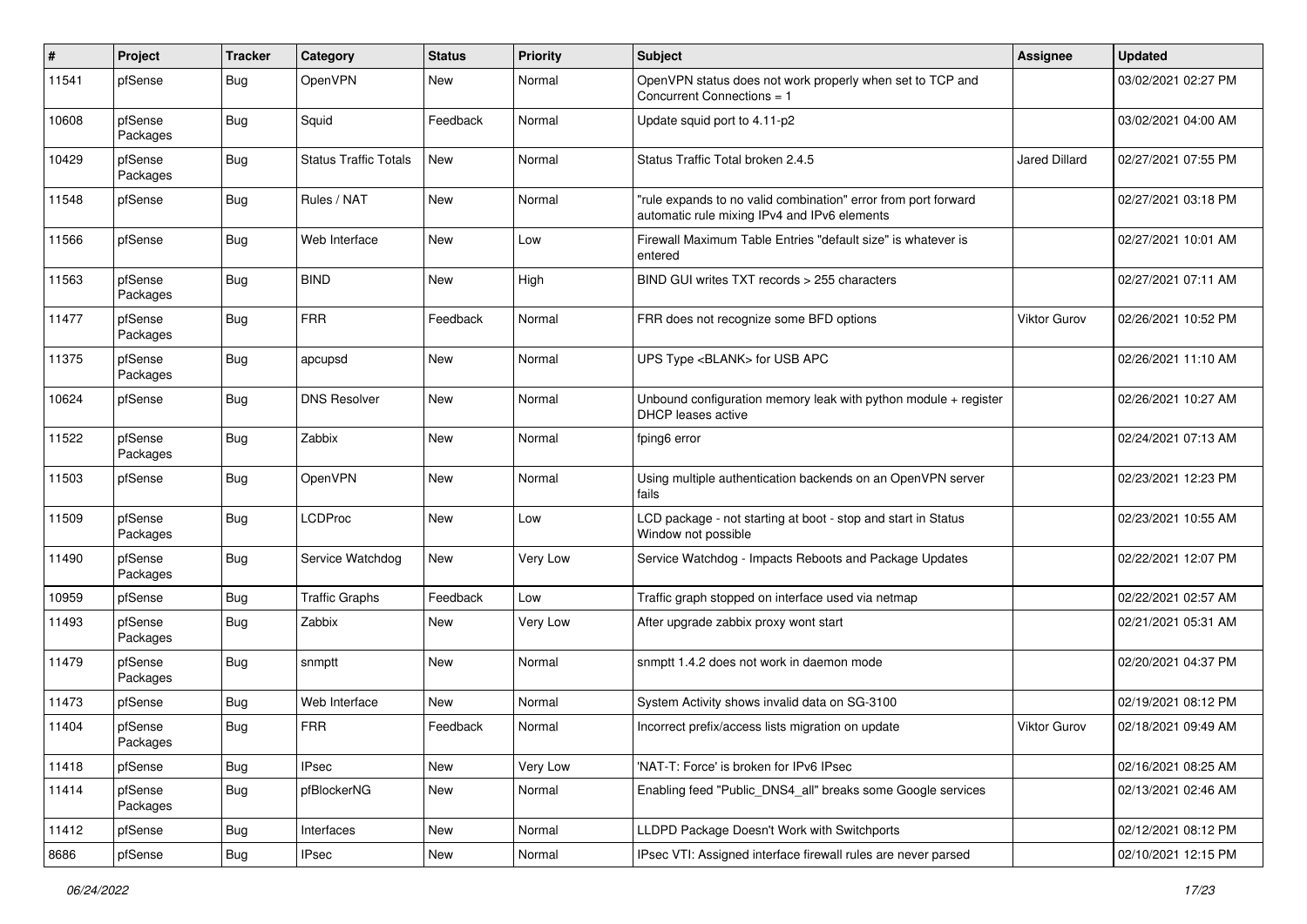| $\vert$ # | Project             | <b>Tracker</b> | Category                            | <b>Status</b> | <b>Priority</b> | <b>Subject</b>                                                                                                         | <b>Assignee</b>     | <b>Updated</b>      |
|-----------|---------------------|----------------|-------------------------------------|---------------|-----------------|------------------------------------------------------------------------------------------------------------------------|---------------------|---------------------|
| 11388     | pfSense<br>Packages | Bug            | FreeRADIUS                          | Feedback      | Normal          | Captive Portal authentication error with MySQL backend                                                                 | <b>Viktor Gurov</b> | 02/10/2021 08:54 AM |
| 11184     | pfSense             | Bug            | FreeBSD                             | New           | Normal          | PF: State policy cannot be configurable                                                                                |                     | 02/09/2021 02:43 AM |
| 11345     | pfSense<br>Packages | <b>Bug</b>     | <b>FRR</b>                          | Feedback      | Normal          | FRR-OSPF - No "prefix-list" possible                                                                                   | Jim Pingle          | 02/04/2021 11:03 PM |
| 11363     | pfSense             | <b>Bug</b>     | Installer                           | New           | Normal          | Clean Install 2.5.0 fails due to hardware incompability                                                                |                     | 02/04/2021 11:06 AM |
| 7389      | pfSense             | Bug            | <b>Traffic Shaper</b><br>(Limiters) | In Progress   | Normal          | Limiter does not work with transparent proxy                                                                           | Luiz Souza          | 02/01/2021 03:31 PM |
| 8611      | pfSense             | <b>Bug</b>     | Interfaces                          | In Progress   | Normal          | unable to receive IPv6 RA's on SG-1000, default route lost                                                             | Luiz Souza          | 02/01/2021 03:31 PM |
| 10892     | pfSense             | <b>Bug</b>     | Rules / NAT                         | New           | Low             | Large number of VLAN/LANs make floating rules are to read                                                              | Jared Dillard       | 02/01/2021 03:29 PM |
| 11331     | pfSense<br>Packages | <b>Bug</b>     | FreeRADIUS                          | Feedback      | Normal          | FreeRADIUS latest package upgrade broke Plain Mac<br>Authentication                                                    | <b>Viktor Gurov</b> | 01/30/2021 10:08 AM |
| 11335     | pfSense             | Bug            | Interfaces                          | New           | Normal          | Spoofing the MAC on a LAGG interface does not work for some<br>NIC types.                                              |                     | 01/29/2021 09:10 AM |
| 4088      | pfSense<br>Packages | <b>Bug</b>     | squidguard                          | Feedback      | Normal          | Buggy squidgurd config file is created                                                                                 | Viktor Gurov        | 01/28/2021 10:01 AM |
| 11274     | pfSense<br>Packages | <b>Bug</b>     | ntop                                | Feedback      | Normal          | ntopng https web server does not present full certificate chain                                                        | <b>Viktor Gurov</b> | 01/28/2021 09:51 AM |
| 11261     | pfSense<br>Packages | <b>Bug</b>     | pfBlockerNG                         | New           | Normal          | pfBlockerNG ASN numbers in IPv4 (/IPv6) Custom_List generate<br>error(s) "Invalid numeric literal at line 1, column 7" |                     | 01/28/2021 08:34 AM |
| 2042      | pfSense             | <b>Bug</b>     | <b>NAT Reflection</b>               | Confirmed     | Low             | NAT reflection doesn't apply to self-initiated traffic                                                                 |                     | 01/21/2021 10:38 PM |
| 11232     | pfSense             | <b>Bug</b>     | <b>Operating System</b>             | New           | Normal          | Fix pfSense fsync                                                                                                      |                     | 01/08/2021 08:53 AM |
| 11180     | pfSense<br>Packages | <b>Bug</b>     | Filer                               | Feedback      | Normal          | Filer run action for files on sync that wan't been modified                                                            | <b>Viktor Gurov</b> | 01/08/2021 07:27 AM |
| 11235     | pfSense<br>Packages | <b>Bug</b>     | Filer                               | New           | Normal          | Filer run script when "state" unchanged                                                                                |                     | 01/08/2021 07:24 AM |
| 11192     | pfSense             | <b>Bug</b>     | <b>Traffic Shaper</b><br>(Limiters) | Feedback      | Normal          | Using Limiters causes out of order packets within one TCP or UDP<br>flow                                               |                     | 01/06/2021 12:09 AM |
| 11203     | pfSense             | <b>Bug</b>     | Certificates                        | New           | Normal          | certificate manager very slow                                                                                          |                     | 12/31/2020 11:57 AM |
| 10935     | pfSense<br>Packages | <b>Bug</b>     | <b>FRR</b>                          | New           | Normal          | FRR 0.6.7-6 - BGPD service recycled IPv6 without Route Map                                                             |                     | 12/30/2020 05:00 PM |
| 11158     | pfSense<br>Packages | <b>Bug</b>     | <b>FRR</b>                          | New           | High            | <b>FRR Prefix Lists</b>                                                                                                |                     | 12/30/2020 04:55 PM |
| 11000     | pfSense<br>Packages | <b>Bug</b>     | haproxy                             | New           | Very Low        | haproxy deprecated trick suggested                                                                                     |                     | 12/23/2020 02:55 PM |
| 11174     | pfSense             | <b>Bug</b>     | <b>Traffic Shaper</b><br>(ALTQ)     | Feedback      | Normal          | Incorrect traffic shaping on pppoe interface                                                                           |                     | 12/21/2020 11:21 PM |
| 11177     | pfSense             | <b>Bug</b>     | Dynamic DNS                         | New           | Normal          | DDNSv6 not using Check IP Services                                                                                     |                     | 12/21/2020 05:02 AM |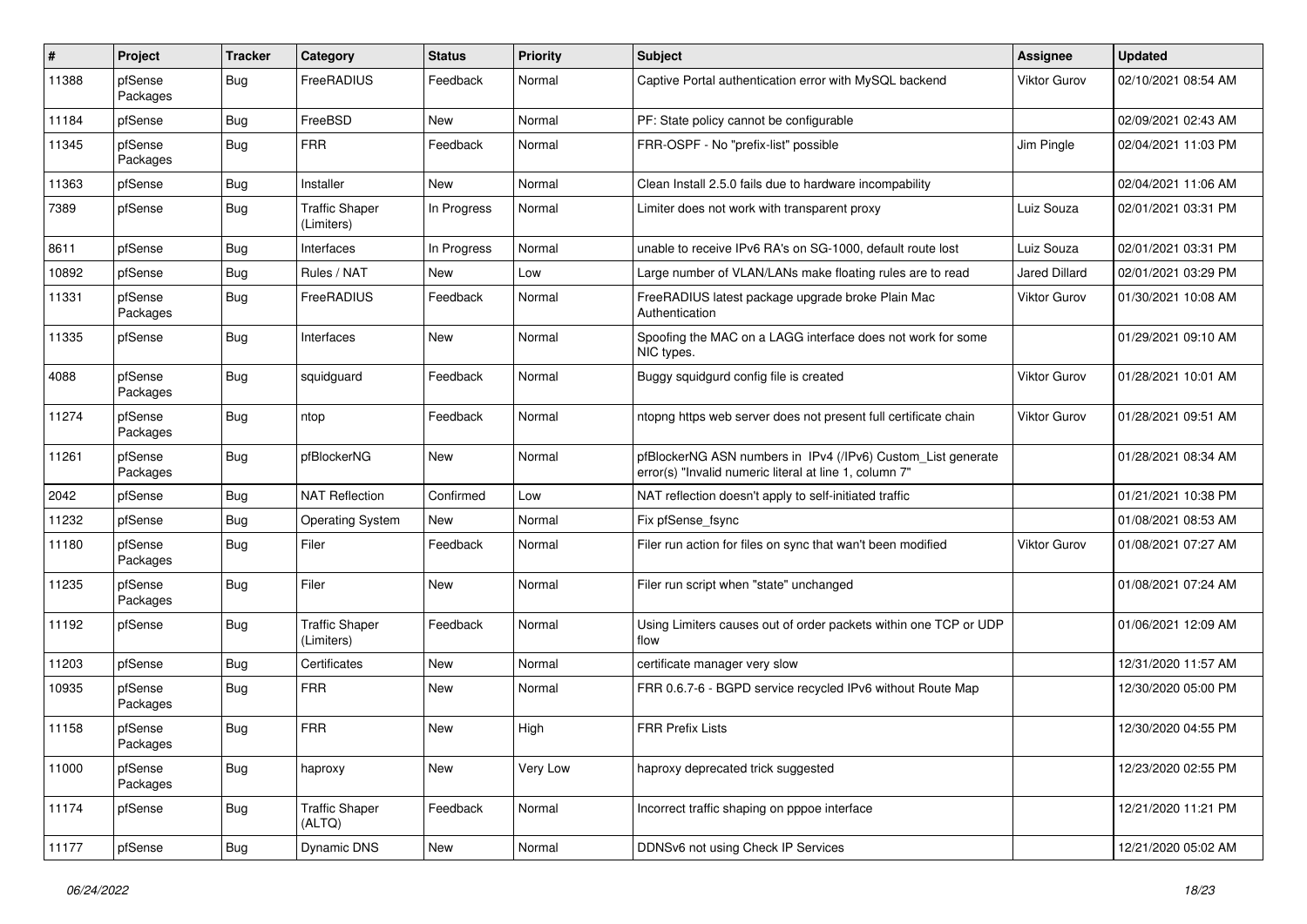| $\vert$ # | Project             | <b>Tracker</b> | Category                        | <b>Status</b> | Priority | <b>Subject</b>                                                                                                          | Assignee              | <b>Updated</b>      |
|-----------|---------------------|----------------|---------------------------------|---------------|----------|-------------------------------------------------------------------------------------------------------------------------|-----------------------|---------------------|
| 11147     | pfSense             | <b>Bug</b>     | Dynamic DNS                     | New           | Normal   | Domeneshop DynDNS IPv4 and IPv6                                                                                         |                       | 12/09/2020 11:47 PM |
| 8964      | pfSense             | <b>Bug</b>     | <b>IPsec</b>                    | New           | High     | IPsec async cryptography advanced setting - TCP traffic not<br>passing through                                          | Luiz Souza            | 12/08/2020 12:09 PM |
| 6691      | pfSense             | Bug            | DHCP (IPv6)                     | <b>New</b>    | Normal   | dhcp6c quits after only two tries if no response was received                                                           |                       | 12/07/2020 04:25 PM |
| 10516     | pfSense<br>Packages | <b>Bug</b>     | <b>FRR</b>                      | <b>New</b>    | Normal   | FRR Access list                                                                                                         |                       | 12/06/2020 11:02 PM |
| 11110     | pfSense             | <b>Bug</b>     | Backup / Restore                | <b>New</b>    | Normal   | Backup file should be checked before restoring a specific area                                                          |                       | 12/05/2020 02:50 PM |
| 6051      | pfSense             | <b>Bug</b>     | DHCP (IPv6)                     | <b>New</b>    | Normal   | DHCPv6 Client Failure for additional WAN Address causes<br>2-seconds-service-restart-loop                               |                       | 12/03/2020 01:08 AM |
| 8207      | pfSense             | <b>Bug</b>     | <b>Operating System</b>         | <b>New</b>    | Normal   | 2.4 cannot boot as a Xen VM with more than 7 NICs                                                                       |                       | 11/28/2020 01:04 PM |
| 7943      | pfSense             | <b>Bug</b>     | Web Interface                   | New           | Normal   | CSS Overflow Fix for Drop Down Menus in webConfigurator                                                                 |                       | 11/21/2020 02:54 PM |
| 7996      | pfSense             | <b>Bug</b>     | Web Interface                   | <b>New</b>    | Very Low | 2.4.0 Web Interface Issue                                                                                               |                       | 11/21/2020 02:51 PM |
| 11093     | pfSense             | <b>Bug</b>     | Wireless                        | <b>New</b>    | Low      | ral(4) driver non-functional in arm64                                                                                   |                       | 11/21/2020 10:45 AM |
| 9654      | pfSense             | <b>Bug</b>     | <b>DNS Resolver</b>             | New           | Normal   | After reboot, the DNS resolver must be restarted before it will<br>advertise the ipv6 DNS address of the router.        |                       | 11/20/2020 03:12 AM |
| 7267      | pfSense<br>Packages | <b>Bug</b>     | <b>Status Traffic Totals</b>    | New           | Normal   | Status Traffic Totals - Stacked Bar - Scale not high enough                                                             | Jared Dillard         | 11/18/2020 07:38 AM |
| 6333      | pfSense             | <b>Bug</b>     | Gateway Monitoring              | Confirmed     | Normal   | Bootup starts/restarts dpinger multiple times                                                                           | Luiz Souza            | 11/16/2020 01:11 PM |
| 11074     | pfSense<br>Packages | Bug            | <b>BIND</b>                     | <b>New</b>    | Low      | bind Zone Settings Zones, Save button opens "Confirmation<br>required to save changes"                                  |                       | 11/16/2020 11:08 AM |
| 8325      | pfSense             | <b>Bug</b>     | UPnP/NAT-PMP                    | <b>New</b>    | Normal   | UPnP not available for pppoe-Clients                                                                                    |                       | 11/15/2020 10:33 AM |
| 9626      | pfSense             | <b>Bug</b>     | Web Interface                   | New           | Normal   | When deny write permission is assigned to a user, there is no error<br>feedback if the user tries to write something    |                       | 11/13/2020 07:25 PM |
| 6321      | pfSense             | Bug            | L <sub>2</sub> TP               | <b>New</b>    | Normal   | Problem with connecting l2tp over ipsec from android and windows                                                        |                       | 11/13/2020 11:01 AM |
| 4740      | pfSense             | <b>Bug</b>     | Wireless                        | New           | Normal   | Intel wireless kernel panic in infrastructure mode with WPA                                                             |                       | 11/13/2020 08:38 AM |
| 10726     | pfSense             | Bug            | Rules / NAT                     | New           | Normal   | Sticky-connections option is bugged - sticky-address cannot be<br>redefined                                             |                       | 11/12/2020 10:12 AM |
| 11040     | pfSense<br>Packages | Bug            | pfBlockerNG                     | <b>New</b>    | Normal   | pfb_filter core faults when clearing firewall log                                                                       |                       | 11/07/2020 01:44 PM |
| 10875     | pfSense             | <b>Bug</b>     | Gateways                        | <b>New</b>    | Normal   | PPP periodic reset does not fully restore gateway group<br>round-robin functionality                                    | Luiz Souza            | 11/05/2020 07:44 AM |
| 8263      | pfSense             | Bug            | <b>Traffic Shaper</b><br>(ALTQ) | New           | Normal   | Cannot create a nonlinear `Link Share` service curve because of:<br>"the sum of the child bandwidth higher than parent" |                       | 11/05/2020 07:31 AM |
| 8192      | pfSense             | <b>Bug</b>     | Gateway Monitoring              | New           | Low      | dpinger - Change in ISP link-local IPv6 address drops connectivity                                                      | Luiz Souza            | 11/05/2020 07:31 AM |
| 9349      | pfSense             | <b>Bug</b>     | <b>IPsec</b>                    | Confirmed     | Normal   | IPSec service start/stop/restart fails after settings change                                                            | Markus<br>Stockhausen | 10/30/2020 01:33 PM |
| 10325     | pfSense             | <b>Bug</b>     | Notifications                   | New           | Normal   | System/Advanced/Notifications/E-Mail - SMTP Notification E-Mail<br>auth password Unexpected Bahaviour                   |                       | 10/30/2020 08:17 AM |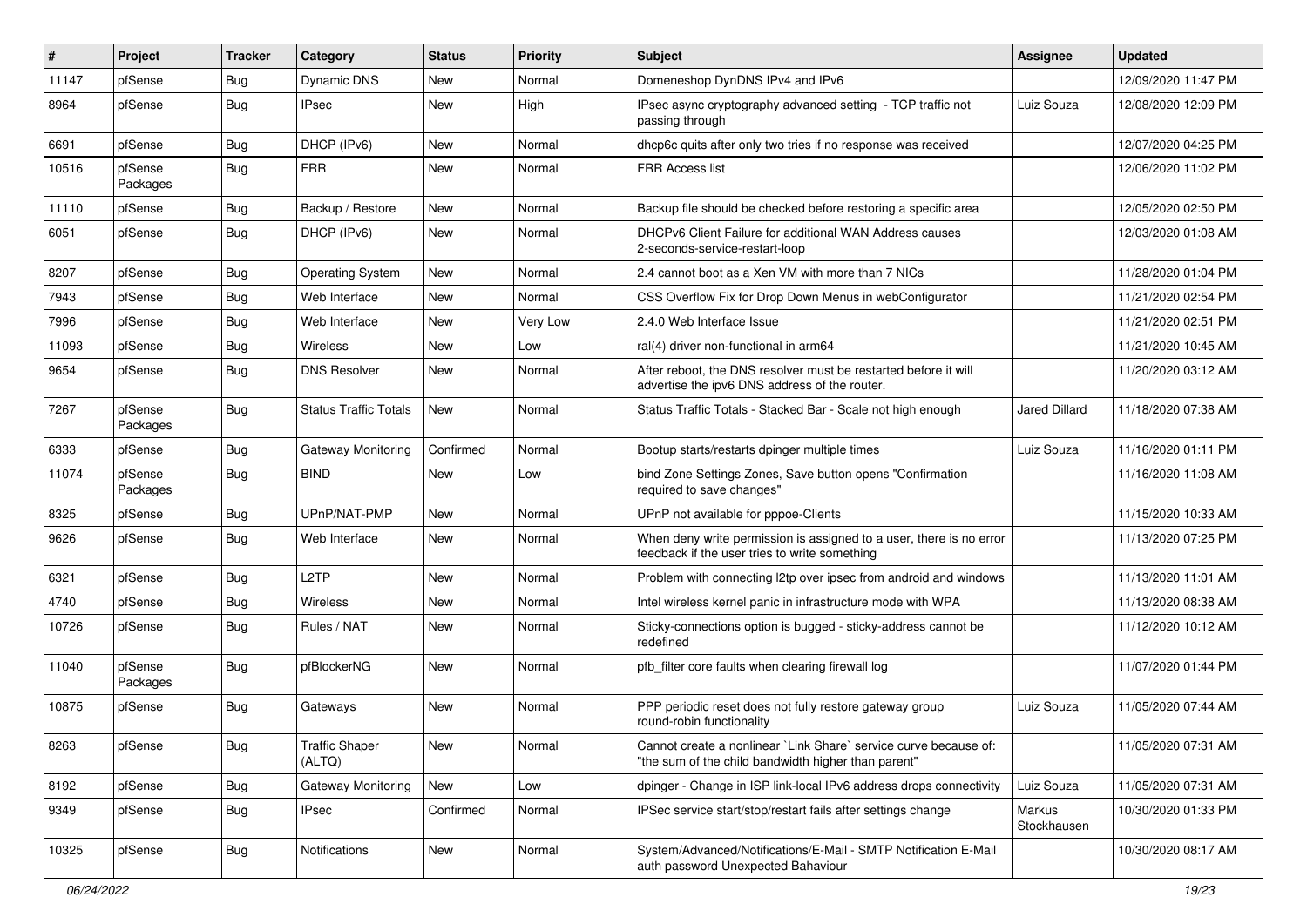| #     | Project             | <b>Tracker</b> | Category                 | <b>Status</b> | <b>Priority</b> | <b>Subject</b>                                                                                                               | <b>Assignee</b>        | <b>Updated</b>      |
|-------|---------------------|----------------|--------------------------|---------------|-----------------|------------------------------------------------------------------------------------------------------------------------------|------------------------|---------------------|
| 10994 | pfSense<br>Packages | Bug            | squidguard               | New           | Low             | SquidGuard Blacklists Restore Default button does not work                                                                   |                        | 10/20/2020 12:26 PM |
| 10980 | pfSense             | Bug            | <b>Operating System</b>  | New           | Normal          | rc.local is executed at login by rc.initial, and not at boot time.                                                           |                        | 10/19/2020 09:39 AM |
| 10989 | pfSense<br>Packages | <b>Bug</b>     | Snort                    | New           | Low             | Snort alert page has hidden characters in IPv6 address                                                                       |                        | 10/17/2020 04:06 PM |
| 10602 | pfSense<br>Packages | Bug            | Status_Monitoring        | Confirmed     | Normal          | Dashboard->Traffic Graphs bandwidth designations on hover<br>pop-ups                                                         |                        | 10/10/2020 11:59 AM |
| 10952 | pfSense             | Bug            | Rules / NAT              | New           | Low             | Inconsistency in Subnet Defaults Between Firewall Rules and<br><b>Interface Address Assignments</b>                          |                        | 10/09/2020 12:50 PM |
| 10714 | pfSense             | <b>Bug</b>     | DHCP (IPv6)              | New           | Normal          | radvd only gives out the prefix of the "first" IPv6 address of an<br>interface                                               |                        | 10/06/2020 01:03 PM |
| 9353  | pfSense             | Bug            | Dashboard                | New           | Low             | PHPSession errors from limited access to dashboard and widgets                                                               |                        | 10/06/2020 09:31 AM |
| 10791 | pfSense<br>Packages | Bug            | PIMD                     | New           | Normal          | Valid (vlan)interfaces do not get vif reporting "Invalid phyint<br>address"                                                  |                        | 10/06/2020 09:20 AM |
| 6167  | pfSense             | Bug            | <b>IPsec</b>             | Confirmed     | Normal          | IPsec IPComp not working                                                                                                     | George<br>Neville-Neil | 09/22/2020 06:07 PM |
| 8432  | pfSense             | Bug            | Dynamic DNS              | New           | Normal          | Dynamic DNS Client gives an error that it can't find IPv6 address<br>when WAN interface is a LAGG                            |                        | 09/17/2020 05:23 AM |
| 4298  | pfSense             | Bug            | <b>SNMP</b>              | Assigned      | Very Low        | Excessive errors from snmpd                                                                                                  | Luiz Souza             | 09/13/2020 08:21 AM |
| 10765 | pfSense             | Bug            | Authentication           | New           | Normal          | Ampersands in Idap extended query are escaped twice                                                                          |                        | 09/02/2020 07:55 AM |
| 10845 | pfSense<br>Packages | <b>Bug</b>     | apcupsd                  | New           | Normal          | apcupsd doesn't stop when not enabled                                                                                        |                        | 08/24/2020 10:16 AM |
| 10833 | pfSense             | <b>Bug</b>     | Configuration<br>Backend | New           | Normal          | unbound exits on configuration error when link status flaps on LAN<br>interface                                              |                        | 08/13/2020 11:53 PM |
| 10822 | pfSense             | <b>Bug</b>     | DHCP (IPv6)              | New           | Normal          | Deprecated IPv6 prefix won't be announced as deprecated to<br>clients                                                        |                        | 08/10/2020 09:23 AM |
| 8820  | pfSense             | <b>Bug</b>     | Rules / NAT              | New           | Low             | System/Advanced/Misc - "Do not kill connections when schedule<br>expires" UN-checked still leaves existing connections open. |                        | 07/28/2020 10:59 AM |
| 10783 | pfSense<br>Packages | <b>Bug</b>     | ntop                     | New           | Normal          | NtopNG is very unstable on arm64                                                                                             |                        | 07/22/2020 09:07 AM |
| 10584 | pfSense             | <b>Bug</b>     | Hardware / Drivers       | New           | Normal          | SG-3100 with M.2: shutdown instead of reboot                                                                                 |                        | 07/21/2020 03:08 AM |
| 8380  | pfSense             | <b>Bug</b>     | OpenVPN                  | New           | Normal          | OpenVPN RADIUS password length is not constant                                                                               | Jim Pingle             | 07/17/2020 11:46 AM |
| 10760 | pfSense<br>Packages | <b>Bug</b>     | <b>BIND</b>              | New           | High            | pfSense BIND 9.14.12 server terminates due to assertion failure                                                              |                        | 07/11/2020 04:53 PM |
| 8502  | pfSense             | <b>Bug</b>     | Web Interface            | Confirmed     | Low             | main (top) menu items do not drop down in some cases                                                                         |                        | 07/06/2020 02:39 PM |
| 10729 | pfSense             | <b>Bug</b>     | Package System           | New           | Normal          | Certificate verification failed for pkg.freebsd.org                                                                          |                        | 07/05/2020 01:12 AM |
| 10712 | pfSense             | <b>Bug</b>     | Rules / NAT              | New           | Normal          | "default allow LAN IPv6 to any" rule does not work right after boot<br>when using IPv6 PD                                    |                        | 06/30/2020 12:17 AM |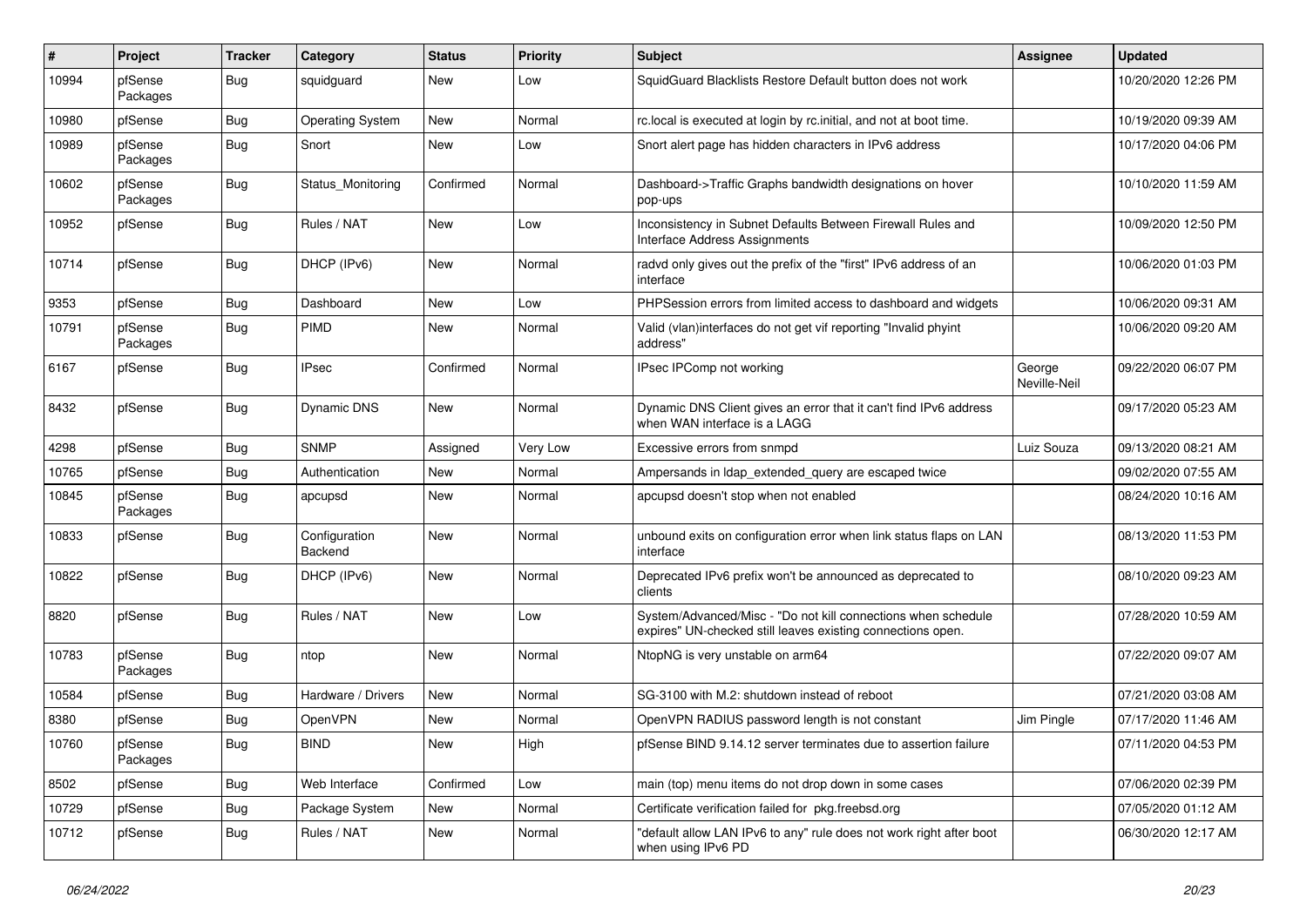| #     | Project             | <b>Tracker</b> | Category                     | <b>Status</b> | Priority | <b>Subject</b>                                                                                                                                              | Assignee      | <b>Updated</b>      |
|-------|---------------------|----------------|------------------------------|---------------|----------|-------------------------------------------------------------------------------------------------------------------------------------------------------------|---------------|---------------------|
| 10715 | pfSense             | Bug            | <b>DHCP Relay</b>            | New           | Normal   | DHCPv6 relay always uses the "first" IPv6 address of an interface                                                                                           |               | 06/29/2020 05:01 AM |
| 10701 | pfSense             | Bug            | Web Interface                | <b>New</b>    | Very Low | Firewall Log too wide with Rule Description Column                                                                                                          |               | 06/25/2020 07:36 AM |
| 10695 | pfSense<br>Packages | <b>Bug</b>     | FreeRADIUS                   | New           | Normal   | Free Radius Accounting skipping MBs after reboot due to power<br>down                                                                                       |               | 06/24/2020 04:49 AM |
| 7986  | pfSense             | <b>Bug</b>     | <b>Wireless</b>              | <b>New</b>    | Normal   | WLAN card no longer properly initialized under 2.4.0                                                                                                        |               | 06/19/2020 08:08 AM |
| 8464  | pfSense             | Bug            | Wireless                     | New           | Very Low | Wireless USB card does not connect to WiFi automatically after<br>reboot/halt                                                                               |               | 06/19/2020 03:44 AM |
| 8087  | pfSense             | <b>Bug</b>     | Authentication               | <b>New</b>    | Normal   | Provide Calling-Station-ID to RADIUS backed VPN connections                                                                                                 |               | 06/06/2020 05:36 AM |
| 10601 | pfSense<br>Packages | Bug            | Status Monitoring            | New           | Normal   | Dashboard->Traffic Graphs Scale is capped for outbound                                                                                                      |               | 05/29/2020 10:13 AM |
| 10606 | pfSense<br>Packages | Bug            | Snort                        | New           | Normal   | Snort Inline stopped working after upgrade to FreeBSD 12.1<br>(network traffic blocked after heavy load randomly)                                           |               | 05/28/2020 10:06 AM |
| 10577 | pfSense             | Bug            | Hardware / Drivers           | Feedback      | Normal   | intel x553 (c3000 chipset) loading x520 driver                                                                                                              |               | 05/28/2020 03:59 AM |
| 10590 | pfSense<br>Packages | Bug            | pfBlockerNG                  | New           | Normal   | pfBlockerNG: Invalid argument supplied for foreach()                                                                                                        |               | 05/26/2020 08:22 AM |
| 8324  | pfSense             | <b>Bug</b>     | Hardware / Drivers           | New           | Normal   | bxe cards require promisc for OSPF                                                                                                                          | Luiz Souza    | 05/25/2020 03:19 PM |
| 9139  | pfSense<br>Packages | <b>Bug</b>     | Telegraf                     | New           | Normal   | telegraf: add ping for default gateway(s)                                                                                                                   |               | 05/21/2020 04:23 PM |
| 8343  | pfSense             | <b>Bug</b>     | Gateways                     | <b>New</b>    | Normal   | Gateway Routes (Default Routes) not removed in Kernel when<br>removed from GUI                                                                              |               | 05/14/2020 01:22 AM |
| 10503 | pfSense<br>Packages | <b>Bug</b>     | <b>FRR</b>                   | <b>New</b>    | Normal   | Flapping any GW in multi-WAN influences restating all IPsec<br>tunnels in FRR which leads to dropping all IPsec VTI static routes<br>and related BGP issues |               | 05/08/2020 07:51 PM |
| 10493 | pfSense             | Bug            | <b>IPsec</b>                 | <b>New</b>    | Normal   | filter_get_vpns_list() issues                                                                                                                               |               | 05/06/2020 01:07 AM |
| 10526 | pfSense<br>Packages | Bug            | pfBlockerNG                  | New           | Normal   | Package pfBlockerNG Crashes on Alert view                                                                                                                   |               | 05/04/2020 08:59 AM |
| 10487 | pfSense<br>Packages | <b>Bug</b>     | Telegraf                     | <b>New</b>    | Normal   | Telegraf package not sending logs to influxdb server                                                                                                        |               | 05/03/2020 07:09 PM |
| 9537  | pfSense<br>Packages | <b>Bug</b>     | <b>Status Traffic Totals</b> | <b>New</b>    | Normal   | One month offset in displayed data between time changes                                                                                                     | Jared Dillard | 05/01/2020 08:27 AM |
| 10000 | pfSense             | Bug            | Dynamic DNS                  | New           | Normal   | Azure Dynamic DNS A and AAAA Records for Apex Zone                                                                                                          |               | 03/31/2020 09:03 AM |
| 10370 | pfSense<br>Packages | <b>Bug</b>     | ntop                         | New           | Normal   | ntopng Timeseries not send to InfluxDB                                                                                                                      |               | 03/30/2020 09:42 AM |
| 9179  | pfSense             | Bug            | <b>NAT Reflection</b>        | New           | Normal   | NAT reflection fix implemented for #8604 is causing WebUI and<br>XMLRPC to fail on slave                                                                    |               | 03/27/2020 08:01 PM |
| 6481  | pfSense             | <b>Bug</b>     | <b>IPsec</b>                 | New           | Normal   | loading EAP RADIUS method failed                                                                                                                            |               | 03/24/2020 04:25 PM |
| 10342 | pfSense             | <b>Bug</b>     | <b>DNS Resolver</b>          | New           | Normal   | Unbound domain overrides stop resolving periodically. They only<br>resume after the service has been restarted.                                             |               | 03/13/2020 10:35 AM |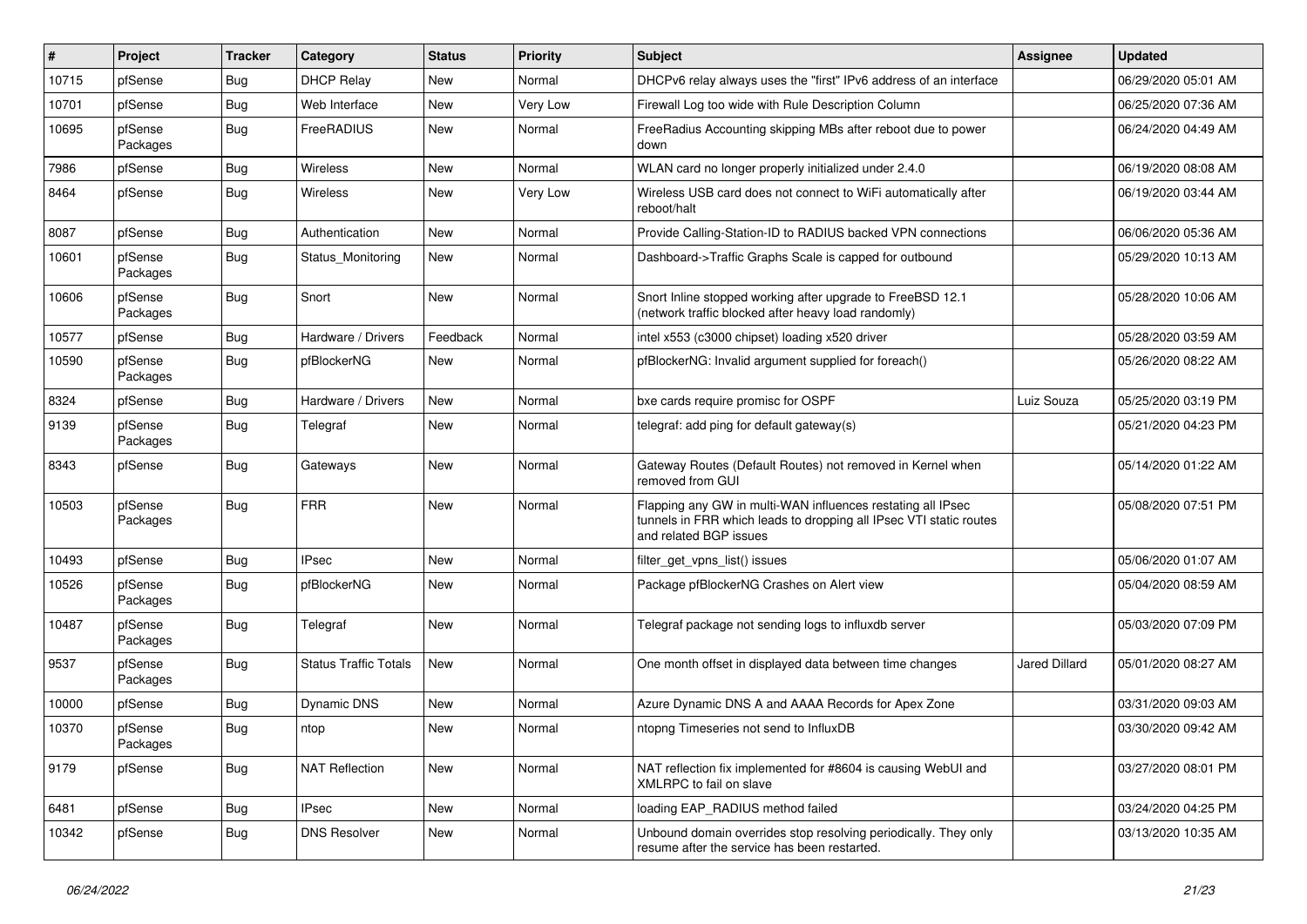| $\sharp$ | Project             | <b>Tracker</b> | Category              | <b>Status</b> | <b>Priority</b> | <b>Subject</b>                                                                                          | Assignee   | <b>Updated</b>      |
|----------|---------------------|----------------|-----------------------|---------------|-----------------|---------------------------------------------------------------------------------------------------------|------------|---------------------|
| 10310    | pfSense             | Bug            | Upgrade               | New           | Normal          | Systems with low RAM and several packages may temporarily fail<br>to load large tables after an upgrade |            | 03/03/2020 07:55 AM |
| 10279    | pfSense<br>Packages | <b>Bug</b>     | open-vm-tools         | New           | Normal          | pfSense's OpenVM Tools on ESXi 6.7 no longer provides guest vm<br>functionality                         |            | 03/01/2020 06:07 PM |
| 10292    | pfSense<br>Packages | <b>Bug</b>     | Suricata              | <b>New</b>    | Normal          | Suricata not respecting SID Mgmt list                                                                   |            | 02/27/2020 01:02 PM |
| 10265    | pfSense<br>Packages | <b>Bug</b>     | <b>Notes</b>          | New           | Very Low        | Adding a Note with malformed title will force system restore                                            |            | 02/27/2020 10:12 AM |
| 10294    | pfSense<br>Packages | Bug            | <b>FRR</b>            | New           | Normal          | FRR Route Counts Incorrect on Status Page                                                               | Jim Pingle | 02/26/2020 11:08 AM |
| 10278    | pfSense<br>Packages | <b>Bug</b>     | pfBlockerNG           | New           | Normal          | pfBlockerNG: Formatting issue on DNSBL stats page                                                       |            | 02/24/2020 01:36 PM |
| 10277    | pfSense             | <b>Bug</b>     | Web Interface         | New           | Normal          | Sorting the log entries does not use year value                                                         |            | 02/24/2020 07:46 AM |
| 9934     | pfSense<br>Packages | Bug            | Suricata              | <b>New</b>    | Normal          | suricata update kills WAN interface                                                                     |            | 02/20/2020 09:17 AM |
| 10271    | pfSense             | <b>Bug</b>     | Web Interface         | New           | Normal          | Large number of VLAN/LANs make "Interfaces" menu hard to<br>access                                      |            | 02/20/2020 04:46 AM |
| 7420     | pfSense             | Bug            | <b>IPsec</b>          | New           | Normal          | ipsec status freezing                                                                                   |            | 02/13/2020 09:09 AM |
| 10252    | pfSense<br>Packages | Bug            | pfBlockerNG           | New           | High            | pfblockerng-devel                                                                                       |            | 02/11/2020 05:18 PM |
| 10253    | pfSense<br>Packages | <b>Bug</b>     | pfBlockerNG           | New           | Normal          | pfblockerng-devel uses user interface for VIP causing issues with<br>other services                     |            | 02/11/2020 09:17 AM |
| 8770     | pfSense             | <b>Bug</b>     | Interfaces            | <b>New</b>    | Normal          | QinQ interfaces always show as active                                                                   |            | 02/01/2020 09:47 AM |
| 3312     | pfSense             | Bug            | <b>IPsec</b>          | New           | Normal          | Gateway on IPsec rules is not functional in pf                                                          |            | 01/28/2020 10:09 PM |
| 10188    | pfSense<br>Packages | <b>Bug</b>     | pfBlockerNG           | New           | Normal          | Reputation tab is not working                                                                           |            | 01/24/2020 10:06 AM |
| 5091     | pfSense             | Bug            | Rules / NAT           | Confirmed     | Very Low        | In rule creation destination ports fields (from and to) are too small<br>to read ports aliases names    |            | 01/07/2020 07:48 AM |
| 10164    | pfSense<br>Packages | Bug            | pfBlockerNG           | New           | Normal          | pfBlockerNG dashboard widget position is not maintained when<br>updating                                |            | 01/06/2020 10:06 AM |
| 10150    | pfSense             | <b>Bug</b>     | <b>IGMP Proxy</b>     | <b>New</b>    | Normal          | IGMP Proxy does not scale to hundreds of streams                                                        |            | 01/03/2020 02:56 AM |
| 10143    | pfSense             | Bug            | <b>DNS Resolver</b>   | New           | Normal          | System hostname DNS entry is assigned to the wrong IP on<br>multi-wan setups                            |            | 12/31/2019 02:33 PM |
| 9676     | pfSense<br>Packages | <b>Bug</b>     | pfBlockerNG           | <b>New</b>    | Normal          | AS lookup fails                                                                                         |            | 12/26/2019 12:17 AM |
| 9999     | pfSense<br>Packages | Bug            | pfBlockerNG           | New           | Normal          | unbound fatal error if System Domain in DNSBL and System<br>Domain Local Zone Type is Redirect          |            | 12/25/2019 08:10 AM |
| 9566     | pfSense             | <b>Bug</b>     | <b>Traffic Graphs</b> | New           | Normal          | Traffic graph displays traffic incorrectly                                                              |            | 11/18/2019 07:54 AM |